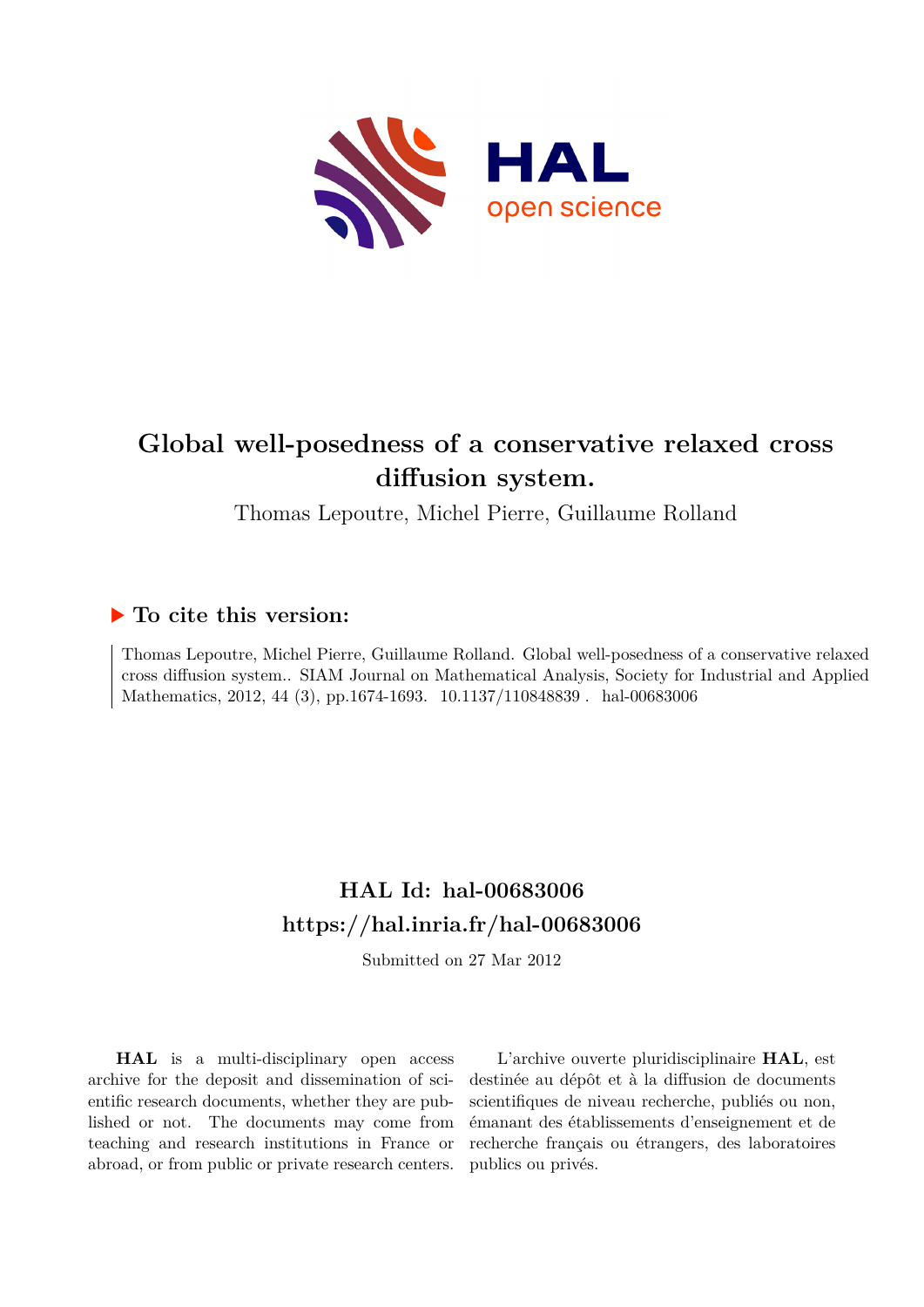### Global well-posedness of a conservative relaxed cross diffusion system.

Thomas Lepoutre Michel Pierre Guillaume Rolland

March 27, 2012

AMS subject classification: Primary 35K51, 35K57, 35K59; Secondary 92D25. Keywords: reaction-diffusion, cross-diffusion, quasilinear systems, global existence, population dynamics.

#### Abstract

We prove global existence in time of solutions to relaxed conservative cross diffusion systems governed by nonlinear operators of the form  $u_i \to \partial_t u_i - \Delta(a_i(\tilde{u})u_i)$  where the  $u_i, i = 1, ..., I$ represent I density-functions,  $\tilde{u}$  is a spatially regularized form of  $(u_1, ..., u_l)$  and the nonlinearities  $a_i$  are merely assumed to be continuous and bounded from below. Existence of global weak solutions is obtained in any space dimension. Solutions are proved to be regular and unique when the  $a_i$  are locally Lipschitz continuous.

### 1 Introduction

Introduced by Shigesada et al. [\[28\]](#page-21-0), cross diffusion models try to represent the effect of the interaction between species through motion, and not only as usual through reaction. These models have been studied by Levin [\[18\]](#page-21-1), Levin and Segel [\[17\]](#page-20-0), Okubo [\[26\]](#page-21-2), Mimura and Murray [\[23\]](#page-21-3), Mimura and Kawasaki [\[22\]](#page-21-4), Mimura and Yamaguti [\[24\]](#page-21-5), Andreianov et al. [\[1\]](#page-19-0), Bendahmane and Langlais [\[2\]](#page-20-1) and many other authors: a survey by A. Jüngel may be found in  $[12]$  for applications to population dynamics. In those references, a general system is the following:

<span id="page-1-0"></span>
$$
\begin{cases}\n\partial_t u_1 - \Delta[u_1(d_1 + d_{11}u_1^p + d_{12}u_2^p)] = r_1(u_1, u_2), \\
\partial_t u_2 - \Delta[u_2(d_2 + d_{21}u_1^p + d_{22}u_2^p)] = r_2(u_1, u_2), \\
\partial_n[u_1(d_1 + d_{11}u_1^p + d_{12}u_2^p)] = \partial_n[u_2(d_2 + d_{21}u_1^p + d_{22}u_2^p)] = 0.\n\end{cases}
$$
\n(1)

For the system  $(1)$  with  $p = 1$  and Lotka-Volterra-type reaction, there exists a wide literature, studying specific cases of the system where an additional structure keeps it parabolic or with cross diffusion pressure only on one of the species (see e.g. Wang [\[29\]](#page-21-6) and the many references therein, especially in the introduction). To our knowledge, the most general result on global weak solutions might be found in Chen and Jüngel [\[7\]](#page-20-3) where the entropy structure of the model is used. For existence of classical solutions the reader might consult [\[29,](#page-21-6) [19\]](#page-21-7) by Wang and Li-Zhao for instance. In population dynamics, one of the most interesting features of cross diffusion is its effect on steady states: cross diffusion pressure might help the appearance of nonconstant steady states when the reaction structure does not drive to segregation (see Iida-Mimura-Ninomyia [\[11\]](#page-20-4) for instance). However, in these cases,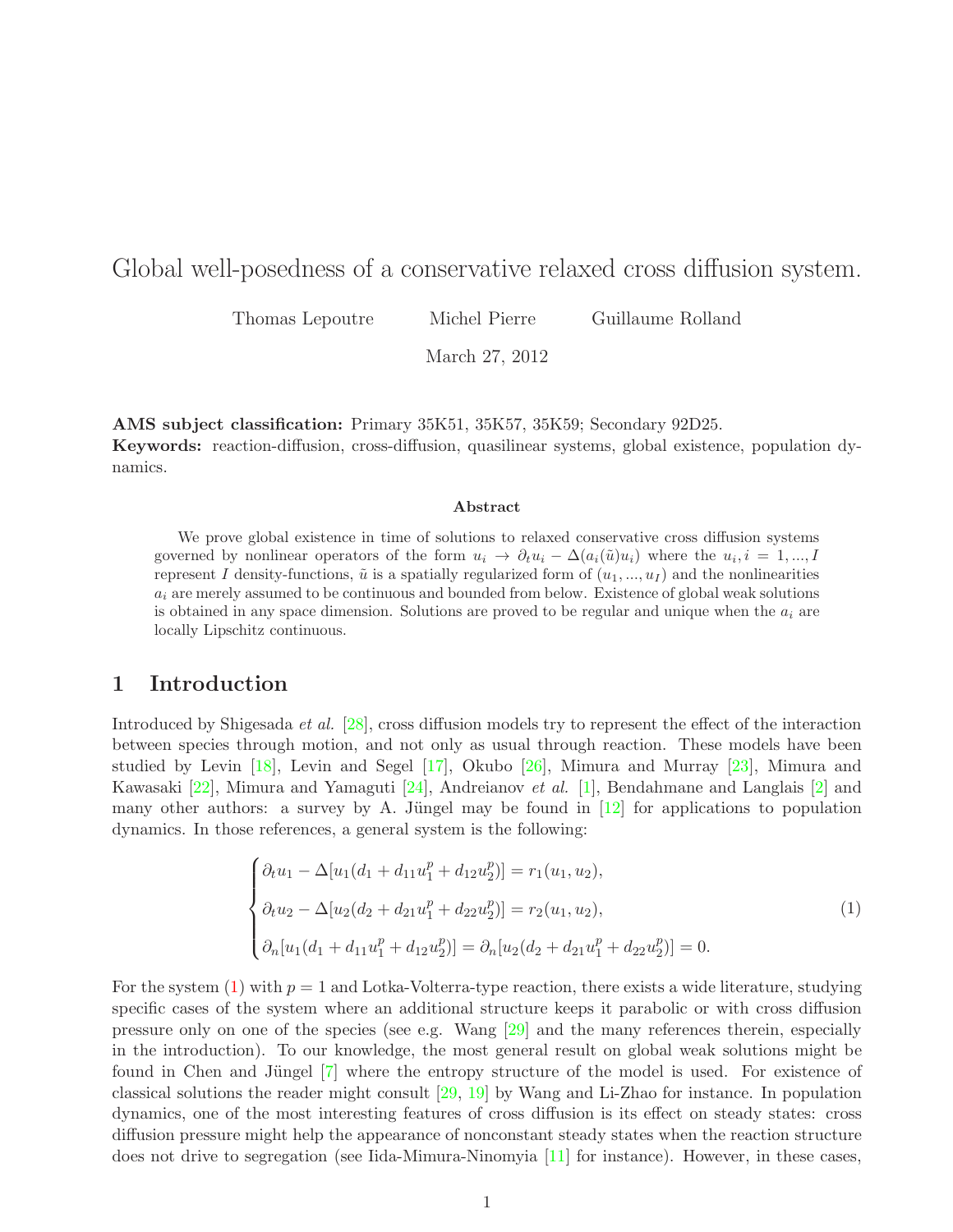the pattern formation relies on the reaction term (for instance, the convergence to homogeneous steady states in absence of reaction is proved in [\[7\]](#page-20-3)).

In [\[3\]](#page-20-5), [\[15\]](#page-20-6), the first author and collaborators introduced a relaxation of conservative cross diffusion systems, replacing

$$
\begin{cases} \n\partial_t u_i - \Delta[a_i(u)u_i] = 0, \text{ on } (0, +\infty) \times \Omega, \Omega \subset \mathbb{R}^N, \text{ bounded,} \\ \nu = (u_1, \dots, u_I), \\ \n\partial_n[a_i(u)u_i] = 0 \text{ on } (0, +\infty) \times \partial\Omega, \quad u(0, \cdot) = u^0 \text{ given,} \n\end{cases}
$$

where  $a_i : [0, \infty)^I \to [0, \infty)$ , by the following relaxed model:

$$
\begin{cases}\n\partial_t u_i - \Delta[a_i(\tilde{u})u_i] = 0, \text{ on } (0, +\infty) \times \Omega, \\
u = (u_1, \dots, u_I), \\
\tilde{u}_i - \delta_i \Delta \tilde{u}_i = u_i, \text{ on } (0, +\infty) \times \Omega, \\
\partial_n u_i = \partial_n \tilde{u}_i = 0 \text{ on } (0, +\infty) \times \Omega, \quad u(0, \cdot) = u^0 \text{ given.} \n\end{cases}
$$
\n(2)

This model was introduced in order to investigate the effect of non classical cross diffusion pressure on the segregative behavior (and  $a_i(\cdot)$  is often truly nonlinear). One of the purposes was to drive spatial segregation only through motion. Its effects on the stability of the homogeneous equilibria is investigated in [\[15,](#page-20-6) [3,](#page-20-5) [16\]](#page-20-7). This relaxed version is also relevant in some applications: it takes into account that the intensity of the underlying Brownian motion depends on the density of the population measured with a space scale  $\delta_i$  and not exactly at the exact location x. It takes therefore into account the fact that a species can react to the presence of another species in a neighborhood.

Models with nonlocal diffusion coefficients can be seen also in [\[4\]](#page-20-8) (where the self-diffusion coefficients depend on the total population). Nonlocal reaction terms can also be considered  $([5, 8, 25]$  $([5, 8, 25]$  $([5, 8, 25]$  $([5, 8, 25]$  $([5, 8, 25]$  $([5, 8, 25]$  for instance), but the goal of our model is more to create patterns only through motion.

A first well-posedness result for the relaxed model was derived in [\[15\]](#page-20-6), [\[3\]](#page-20-5) in dimension  $N = 1, 2$ and with some restrictions on the structure of the nonlinearities  $a_i$  (basically, the  $a_i$  are  $C^2$  and have at most a polynomial growth in  $u$ ). In this paper, we prove existence of solutions for this system in any dimension and for general nonlinearities  $a_i$ , which are only assumed to be continuous and bounded from below. Weak solutions are obtained in general and they are proved to be strong and unique as soon as the  $a_i$  are locally Lipschitz continuous. Some  $L^2$ -estimates are exploited in the spirit of [\[27\]](#page-21-9) to prove existence of weak solutions. A main point is that  $\tilde{u}$  is uniformly bounded in any dimension for these weak solutions. Next, one has to deal with parabolic operators of the form  $u_i \to \partial_t u_i - \Delta (a_i(\tilde{u})u_i)$ : they are not of divergence form, but they are uniformly parabolic since  $a_i(\tilde{u})$ is then bounded from above and from below. Using the  $C^{\alpha}$ -theory for the duals of these operators, namely  $U_i \to \partial_t U_i - a_i(\tilde{u}) \Delta U_i$ , in the spirit of Krylov-Safonov [\[13\]](#page-20-11), [\[10\]](#page-20-12) (see also the book by Lieberman [\[20\]](#page-21-10)), we prove that  $\tilde{u}$  is even Hölder-continuous. This provides continuous coefficients  $a_i(\tilde{u})$  for the above operators, and then,  $L^p$ -estimates classically follow for the solution. When the  $a_i$  are locally Lipschitz continuous, even  $\partial_t u_i$ ,  $\Delta (a_i(\tilde{u})u_i)$  are proved to be in  $L^p$  so that the solution is strong: moreover, weak solutions are then proved to be unique.

Let us fix the notations and state the main result. We assume that  $\Omega \subset \mathbb{R}^N$  is a bounded subset with a  $C^2$ -boundary. The exterior normal derivative operator on  $\partial\Omega$  is denoted by  $\partial_n$ . For all  $T > 0$ , we denote  $Q_T = (0, T) \times \Omega$ ,  $\Sigma_T = (0, T) \times \partial \Omega$ . For  $\alpha \in (0, 1]$ , we denote

$$
C^{\alpha}(Q_T) = \{ v \in L^{\infty}(Q_T); ||v||_T^{(\alpha)} < +\infty \},\
$$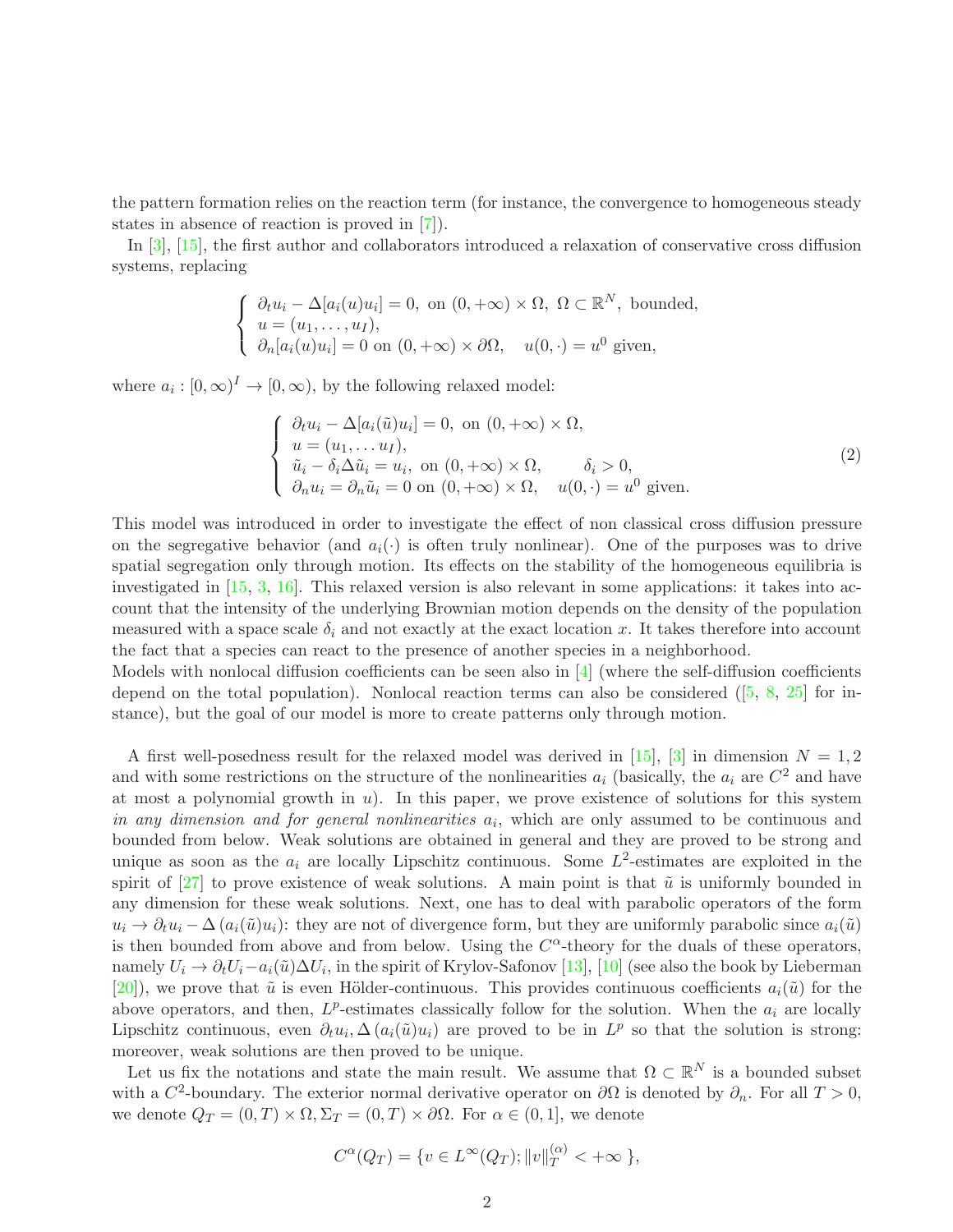$$
||v||_{T}^{(\alpha)}=||v||_{L^{\infty}(Q_{T})}+\sup\left\{\frac{|v(t,x)-v(s,y)|}{[|t-s|+|x-y|^{2}]^{\frac{\alpha}{2}}},\ (t,x),(s,y)\in Q_{T}\right\}.
$$

We will at least assume that

<span id="page-3-0"></span>
$$
\forall i = 1, ..., I, \ a_i : [0, \infty)^I \to [0, \infty) \ is \ continuous \ and \ : \inf_{r \in [0, \infty)^I} a_i(r) \geq \underline{d} > 0. \tag{3}
$$

<span id="page-3-3"></span>And we are given  $\delta_i \in (0, \infty), \forall i = 1, ...I$ .

**Theorem 1.1** Assume [\(3\)](#page-3-0) and  $u^0 = (u_1^0, ..., u_I^0) \in L^{\infty}(\Omega, [0, \infty))^I$ . Then, there exists a nonnegative solution  $u = (u_1, ..., u_l)$  to the following problem:

<span id="page-3-2"></span>
$$
\begin{cases}\n\forall T \in (0, \infty), \forall i = 1, ..., I, \forall p \in [1, \infty), \\
u_i \in L^p(Q_T); \tilde{u}_i \in C^{\alpha}(Q_T) \cap L^p(0, T; W^{2, p}(\Omega)) \text{ for some } \alpha \in (0, 1], \\
\int_0^t a_i(\tilde{u}) u_i \in L^p(0, T; W^{2, p}(\Omega)), \\
u_i(t) - \Delta \left[\int_0^t a_i(\tilde{u}) u_i\right] = u_i^0 \text{ in } Q_T, \\
\tilde{u}_i - \delta_i \Delta \tilde{u}_i = u_i \text{ in } Q_T \\
\partial_n \left(\int_0^t a_i(\tilde{u}) u_i\right) = 0 = \partial_n \tilde{u}_i \text{ on } \Sigma_T.\n\end{cases} \tag{4}
$$

If moreover

<span id="page-3-1"></span>
$$
\forall i = 1, ..., I, \ a_i : [0, \infty)^I \to [0, \infty) \ is \ locally \ Lipschitz \ continuous
$$
 (5)

then,  $\forall i = 1, ..., I, \forall T > 0, \forall p \in [1, \infty),$ 

$$
u_i \in L^{\infty}(Q_T), \forall \tau \in (0, T), \partial_t u_i, \Delta(a_i(\tilde{u})u_i) \in L^p((\tau, T) \times \Omega)
$$

and  $\partial_t u_i - \Delta(a_i(\tilde{u})u_i) = 0, \partial_n(a_i(\tilde{u})u_i) = 0$  in a pointwise sense. Finally, under assumption [\(5\)](#page-3-1), solutions of  $(4)$  are unique.

The paper is organized as follows.

Section [2](#page-4-0) first assumes that the nonlinearities  $a_i$  are also bounded from above. We prove existence of a weak solution to the system [\(4\)](#page-3-2) by a standard Leray-Schauder fixed-point argument. The underlying space is an adequate subspace of  $L^2(Q_T)$  and the required compactness follows essentially from Lemma [2.3.](#page-4-1)

Section [3](#page-8-0) is devoted to the proof of the L∞-estimate on  $\tilde{u}$ . Then, the assumption of the bound from above on the  $a_i$  may be dropped.

Section [4](#page-13-0) exploits this L∞-estimate to prove that the weak solution is actually rather regular, and existence as stated in Theorem [1.1](#page-3-3) follows. The  $C^{\alpha}$ -theory for nondivergential parabolic operators is used there. An alternative more elementary proof of the regularity is also given when monotonicity properties hold for the  $a_i$  together with locally Lipschitz continuity.

The uniqueness stated in Theorem [1.1](#page-3-3) is proved in Section [5.](#page-17-0) It is based on solving an original dual problem, interesting for itself.

A short Section [6](#page-19-1) indicates without proof a complementary approach which provides a constructive and alternative way of proving existence of a solution and which may be used to compute it numerically.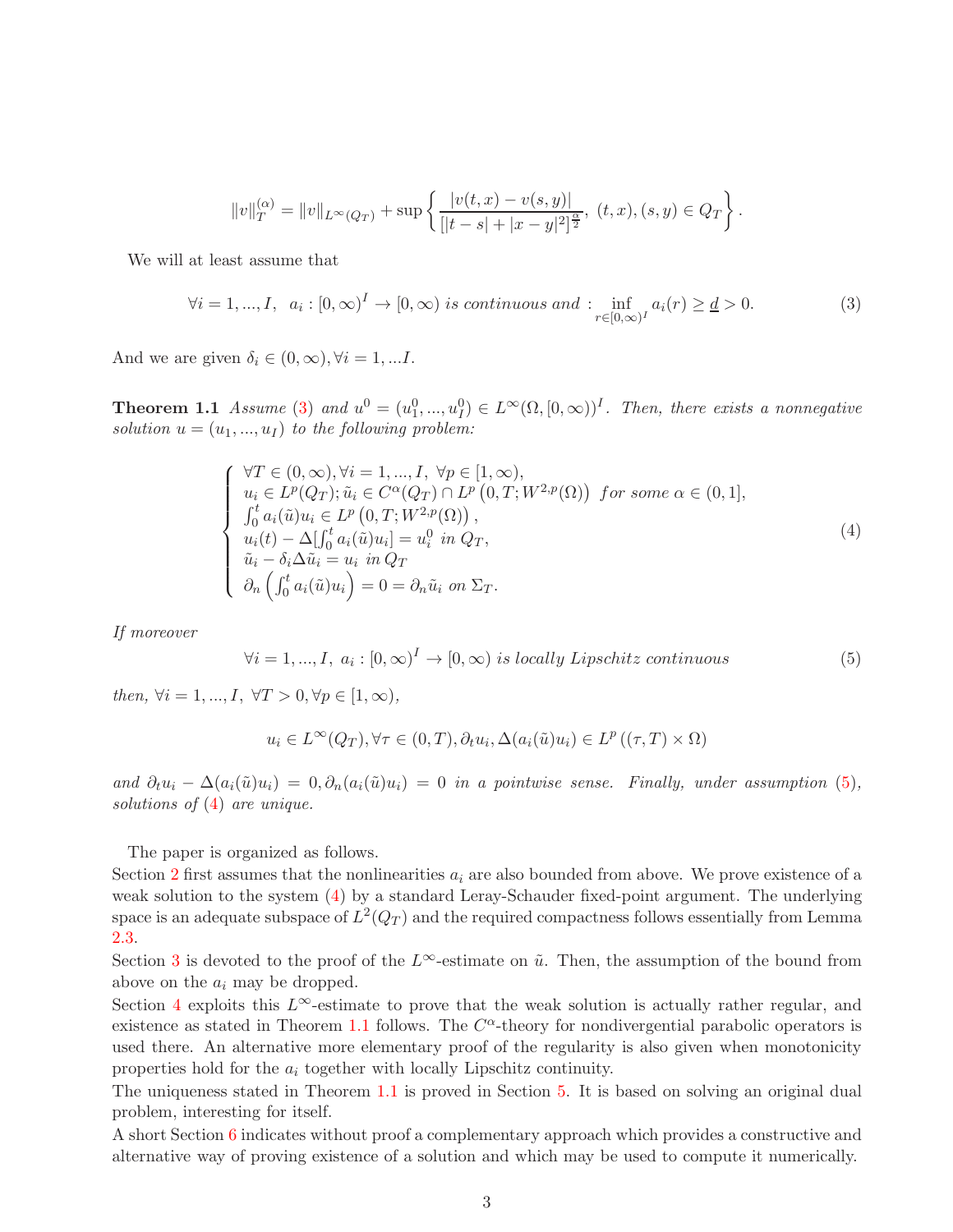### <span id="page-4-0"></span>2 Global existence when  $a_i$  is bounded

In this section, we first prove existence of *weak-solutions* of  $(4)$  on a given interval  $[0, T]$  when, besides  $(3)$ , the nonlinearities  $a_i$  also satisfy

<span id="page-4-2"></span>
$$
\exists \overline{d} > 0, \ \forall i = 1, ..., I, \ \sup_{r \in [0,\infty)^I} a_i(r) \le \overline{d}.\tag{6}
$$

<span id="page-4-3"></span>**Proposition 2.1** Let  $T > 0$ . Assume [\(3\)](#page-3-0), [\(6\)](#page-4-2) and  $\forall i = 1, ..., I, u_i^0 \in L^2(\Omega; [0, \infty))$ . Then, there exists a nonnegative solution  $u = (u_1, ..., u_I)$  to the system

<span id="page-4-6"></span>
$$
\begin{cases}\n\forall i = 1, ..., I, \\
u_i \in L^2(Q_T), \int_0^t a_i(\tilde{u}) u_i \in L^2(0, T; H^2(\Omega)), \\
\tilde{u}_i \in L^2(0, T; H^2(\Omega)), \tilde{u}_i - \delta_i \Delta \tilde{u}_i = u_i \text{ on } Q_T, \tilde{u}_i \ge 0 \\
u_i - \Delta(\int_0^t a_i(\tilde{u}) u_i) = u_i^0 \text{ on } Q_T, \\
\partial_n \tilde{u}_i = 0 = \partial_n(\int_0^t a_i(\tilde{u}) u_i) \text{ on } \Sigma_T.\n\end{cases} \tag{7}
$$

To prove Proposition [2.1,](#page-4-3) we will use the classical Leray-Schauder's approach, namely (see e.g. [\[9\]](#page-20-13), Theorem 11.3)

**Lemma 2.2 (Leray-Schauder)** Let  $(X, \|\cdot\|_X)$  be a Banach space and  $\mathcal{T}: X \to X$  a continuous compact mapping. Suppose that

<span id="page-4-7"></span>
$$
\exists M > 0, \ \forall \sigma \in [0,1], \ [u \in X, \ u = \sigma \mathcal{T}u \ ] \Rightarrow \ [\Vert u \Vert_X \leq M \ ].
$$

Then, there exists  $u \in X$  such that  $u = \mathcal{T}u$ .

<span id="page-4-1"></span>To define the mapping  $\mathcal T$ , we will use the following lemma.

**Lemma 2.3** Let  $T > 0$ ,  $w_0 \in L^2(\Omega; [0, +\infty))$ ,  $A \in L^{\infty}(Q_T)$ ,  $\underline{a}$ ,  $\overline{a} \in (0, \infty)$  such that  $0 < \underline{a} \leq A \leq$  $\overline{a}$  < + $\infty$ . Then there exists a unique nonnegative solution  $w = w(A, w_0)$  to

<span id="page-4-5"></span>
$$
\begin{cases}\nw \in L^{2}(Q_{T}), & \int_{0}^{t} Aw \in L^{2}(0, T; H^{2}(\Omega)), \\
w - \Delta \left(\int_{0}^{t} Aw\right) = w_{0} & \text{on } Q_{T}, \ \partial_{n} \left(\int_{0}^{t} Aw\right) = 0 & \text{on } \Sigma_{T}.\n\end{cases}
$$
\n(8)

Moreover, if

$$
A^n \in L^{\infty}(Q_T), \ 0 < \underline{a} \le A^n \le \overline{a} < \infty, \ A^n \to A \ a.e., \ w_0^n \to w_0 \ \ in \ L^2(\Omega),
$$

then  $w(A^n, w_0^n)$  converges strongly in  $L^2(Q_T)$  to  $w(A, w_0)$ .

Proof of Lemma [2.3:](#page-4-1) Using convolution, we approximate A by a sequence of smooth functions  $(A^n)_{n\in\mathbb{N}}\in C^{\infty}(\overline{Q_T})$  such that  $\underline{a}\leq A^n\leq \overline{a}$  and  $A^n\to A$  a.e.. Let also  $w_0^n$  be a regular approximation of  $w_0$ . There exists a classical regular nonnegative solution  $w^n$  of (see e.g. [\[14\]](#page-20-14), Theorem V.7.4, applied to the unknown  $A^n w^n$ )

<span id="page-4-4"></span>
$$
\partial_t w^n - \Delta(A^n w^n) = 0 \text{ on } Q_T, \ \partial_n (A^n w^n) = 0 \text{ on } \Sigma_T, w^n(0, \cdot) = w_0^n. \tag{9}
$$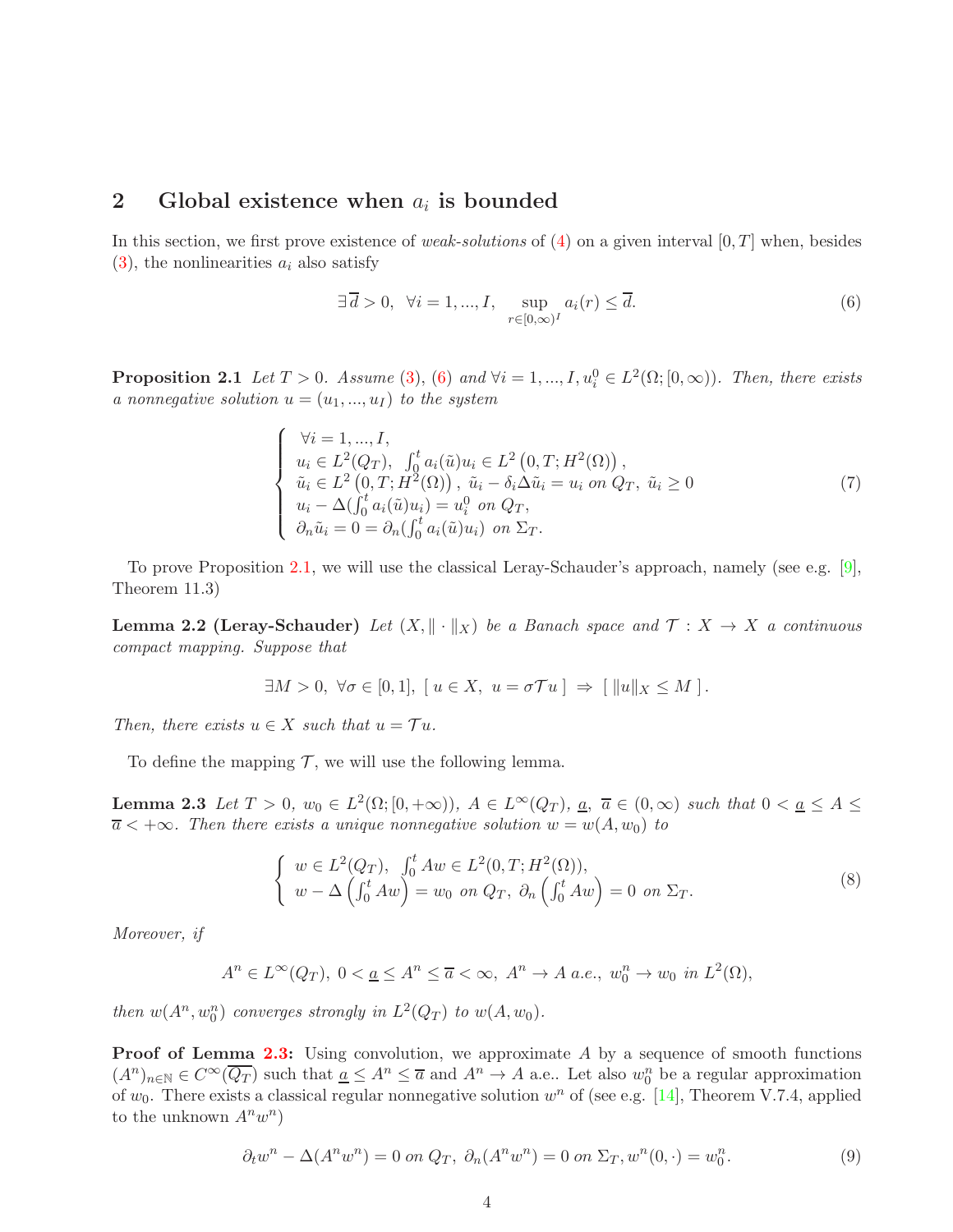Integrating [\(9\)](#page-4-4) in time gives

<span id="page-5-0"></span>
$$
w^{n}(t) - \Delta \left( \int_{0}^{t} A^{n} w^{n} \right) = w_{0}^{n} \text{ on } Q_{T}, \partial_{n} \left( \int_{0}^{t} A^{n} w^{n} \right) = 0 \text{ on } \Sigma_{T}.
$$
 (10)

We multiply by  $A^n w^n$  and use the following identity, valid for  $z^n = A^n w^n$ .

$$
-\int_{\Omega} z^n \Delta \int_0^t z^n = \int_{\Omega} \nabla z^n \nabla \int_0^t z^n = \int_{\Omega} \frac{1}{2} \partial_t |\nabla \int_0^t z^n|^2. \tag{11}
$$

We obtain the following estimate after integration in time

$$
\int_{Q_T} A^n (w^n)^2 + \int_{\Omega} \frac{1}{2} |\nabla \int_0^T A^n w^n|^2 = \int_{Q_T} w_0^n A^n w^n. \tag{12}
$$

In particular

<span id="page-5-2"></span>
$$
\underline{a} \int_{Q_T} (w^n)^2 \le \overline{a} \sqrt{T} \left( \int_{\Omega} (w_0^n)^2 \right)^{1/2} \left( \int_{Q_T} (w^n)^2 \right)^{1/2} \Rightarrow \underline{a} \|w^n\|_{L^2(Q_T)} \le \overline{a} \sqrt{T} \|w_0^n\|_{L^2(\Omega)}. \tag{13}
$$

Now, up to a subsequence,  $w^n$  converges weakly in  $L^2(Q_T)$  to some w. By the pointwise and uniformly bounded convergence of  $A^n$  to A, for all  $\psi \in L^2(Q_T)$ ,  $\psi A^n$  converges strongly in  $L^2(Q_T)$  to  $\psi A$  (using the dominated convergence theorem). Thus,  $\int_{Q_T} \psi A^n w^n$  converges to  $\int_{Q_T} \psi A w$ . In other words,  $z^n = A^n w^n$  also converges weakly in  $L^2(Q_T)$  to  $z = A w$ .

By [\(10\)](#page-5-0),  $\Delta \int_0^t z^n$  is bounded in  $L^2(Q_T)$ ; since  $\int_0^t z^n$  is bounded in  $L^2(Q_T)$  as well, this implies that  $\int_0^t z^n$  is bounded in  $L^2(0,T;H^2(\Omega))$ . We now may pass to the weak limit in [\(10\)](#page-5-0) to deduce that w is solution of [\(8\)](#page-4-5).

For the uniqueness, let w be the difference of two solutions of  $(8)$  (then  $w(0) = 0$ ). We denote  $S(t) = \int_0^t A w$ . Formally, the idea is to multiply the equation  $w - \Delta S = 0$  by  $S' = A w$ . Then, after integration

$$
\int_{Q_T} A w^2 = \int_{Q_T} S' \Delta S = -\int_{Q_T} \nabla S' \nabla S = -\int_{Q_T} \frac{1}{2} \partial_t |\nabla S(t)|^2 = -\int_{\Omega} \frac{1}{2} |\nabla S(T)|^2 \le 0.
$$

Whence  $w \equiv 0$  since  $A > 0$ .

Since we do not know whether  $\nabla S' \in L^2(Q_T)$ , we have to justify this computation in an approximate way. For  $h \in (0, T)$ , let us denote

$$
\forall h \in (0, T), \ \ S_h(t) := \frac{S(t+h) - S(t)}{h} = \frac{1}{h} \int_t^{t+h} (Aw)(s)ds. \tag{14}
$$

Note that

<span id="page-5-1"></span>
$$
S_h \in L^2\left(0, T - h; H^2(\Omega)\right), \|S_h - Aw\|_{L^2(Q_{T-h})} \to 0 \text{ as } h \to 0. \tag{15}
$$

We have

$$
\forall t \in [0, T - h), \ w(t + h) + w(t) - \Delta [S(t) + S(t + h)] = 0.
$$

We multiply by  $S_h(t)$  and integrate over  $\Omega$  to obtain

$$
\int_{\Omega} [w(t+h) + w(t)] S_h(t) = - \int_{\Omega} \nabla S_h(t) [\nabla S(t+h) + \nabla S(t)] = - \int_{\Omega} \frac{1}{h} \left\{ |\nabla S(t+h)|^2 - |\nabla S(t)|^2 \right\}.
$$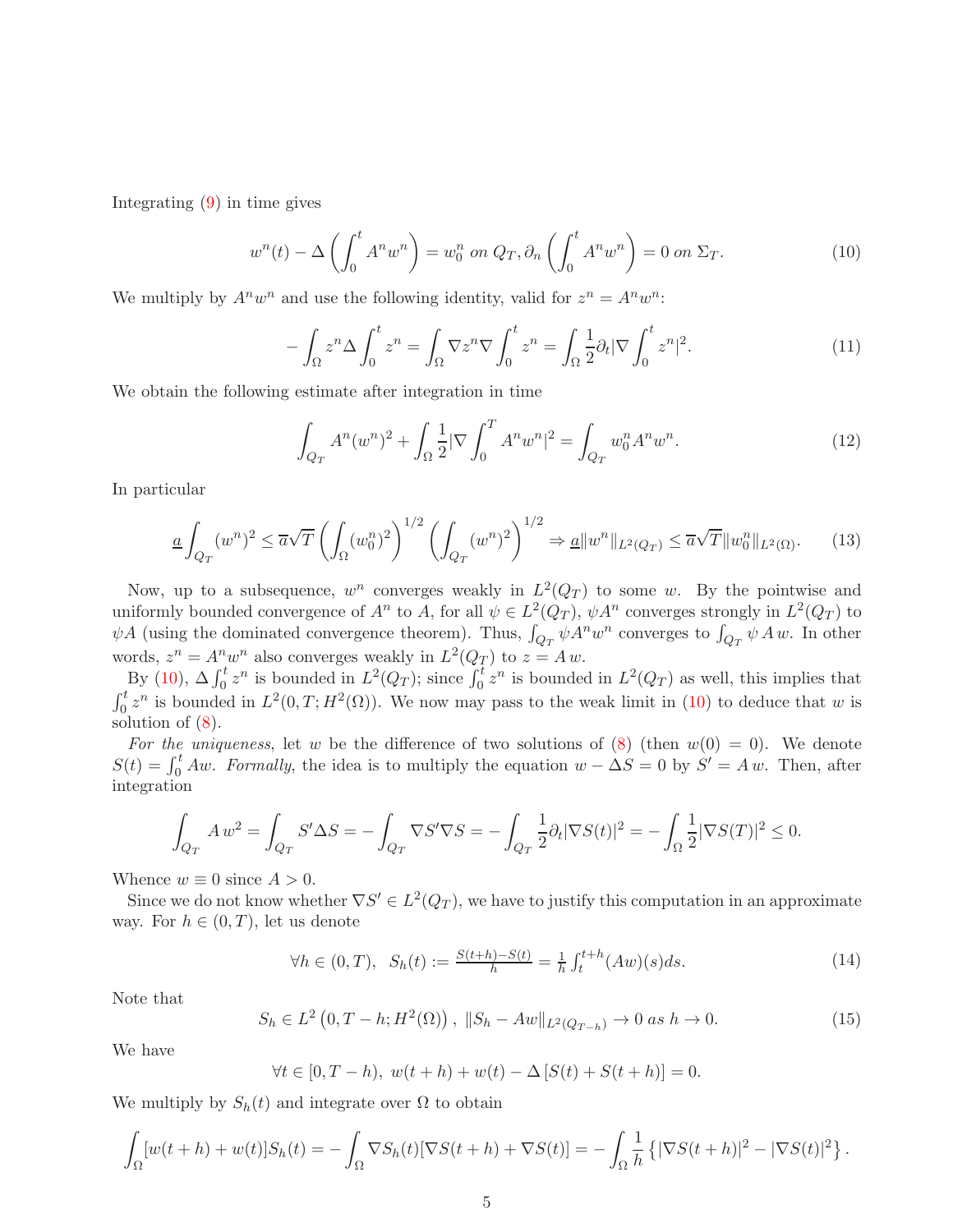After integration on  $[0, T - h]$  and an easy change of variable, we have:

<span id="page-6-0"></span>
$$
\int_{Q_{T-h}} [w(\cdot + h) + w] S_h = -\frac{1}{h} \int_{(T-h,T) \times \Omega} |\nabla S|^2 + \frac{1}{h} \int_{(0,h) \times \Omega} |\nabla S|^2 \le \frac{1}{h} \int_{Q_h} |\nabla S|^2. \tag{16}
$$

To pass to the limit as  $h \to 0$ , we use

$$
\int_{Q_h} |\nabla S|^2 = \int_{Q_h} -S w = \int_{\Omega} -\int_0^h \left[ w(t) \int_0^t (Aw)(\sigma) d\sigma \right] dt \leq ||A||_{L^{\infty}(Q_T)} h \int_{Q_h} w^2 dt.
$$

Now, letting h decrease to 0 in [\(16\)](#page-6-0) and using that  $S_h \to Aw$  in  $L^2$  (see[\(15\)](#page-5-1)), lead to  $\int_{Q_T} 2w \, Aw \leq 0$ , whence  $w \equiv 0$ .

Let us now prove the continuity result. Let us first notice that, for any solution of  $(8)$ , we have the identity

<span id="page-6-1"></span>
$$
\int_{Q_T} A w^2 + \int_{\Omega} \frac{1}{2} |\nabla \int_0^T A w|^2 = \int_{Q_T} w_0 A w. \tag{17}
$$

This may be justified as we did above for the uniqueness (namely in the case  $w_0 = 0$ ) by passing to the limit in the following identity where  $S(t) = \int_0^t A w$ ,  $S_h(t) = [S(t+h) - S(t)]/h$ :

$$
\int_{Q_{T-h}} [w(\cdot + h) + w] S_h + \nabla S_h \nabla [S(\cdot + h) + S] = 2 \int_{Q_{T-h}} w_0 S_h,
$$
\n(18)

$$
\int_{Q_{T-h}} [w(\cdot+h) + w] S_h + \frac{1}{h} \int_{(T-h,T) \times \Omega} |\nabla S|^2 - \frac{1}{h} \int_{(0,h) \times \Omega} |\nabla S|^2 = 2 \int_{Q_{T-h}} w_0 S_h. \tag{19}
$$

And we pass to the limit as above as  $h \to 0$  to obtain [\(17\)](#page-6-1) (at least a.e.T).

Let  $w^n = w(A^n, w_0^n)$ . As in the beginning of this proof (see [\(17\)](#page-6-1), [\(13\)](#page-5-2)), the relation

<span id="page-6-2"></span>
$$
\int_{Q_T} A^n (w^n)^2 + \int_{\Omega} \frac{1}{2} |\nabla \int_0^T A^n w^n|^2 = \int_{Q_T} w_0^n A^n w^n.
$$
\n(20)

proves that  $w^n$  is bounded in  $L^2(Q_T)$ . From [\(10\)](#page-5-0), we deduce that  $\int_0^t A^n w^n$  is bounded in  $L^2(0,T;H^2(\Omega))$ . A subsequence of  $(w^n, \Delta \int_0^t A^n w^n)$  converges weakly in  $L^2(Q_T)^2$  to  $(w, \Delta \int_0^t A w)$  and w is solution of the limit problem [\(8\)](#page-4-5). By uniqueness, the full sequence converges. Since  $A^n \to A$  a.e.,  $\sqrt{A^n} w^n$ converges also weakly in  $L^2(Q_T)$  to  $\sqrt{A} w$  and, by the estimate [\(20\)](#page-6-2),  $\nabla \int_0^T A^n w^n$  converges weakly in  $L^2(\Omega)$ , the limit being necessarily  $\nabla \int_0^T A w$ . In particular

<span id="page-6-3"></span>
$$
\int_{Q_T} Aw^2 \le \liminf_{n \to \infty} \int_{Q_T} A^n (w^n)^2, \int_{\Omega} |\nabla \int_0^T A w|^2 \le \liminf_{n \to \infty} \int_{\Omega} |\nabla \int_0^T A^n w^n|^2. \tag{21}
$$

But, since  $\lim_{n\to\infty} \int_{Q_T} w_0^n A^n w^n = \int_{Q_T} w_0 A w$ , and since the identity [\(17\)](#page-6-1) is true for w, it follows from [\(20\)](#page-6-2), [\(17\)](#page-6-1) that equality holds in the two inequalities [\(21\)](#page-6-3). In particular, the norm of  $\sqrt{A^n}w^n$  in  $L^2(Q_T)$ converges to the norm of  $\sqrt{Aw}$ ; this implies that the  $L^2(Q_T)$ -weak convergence of  $\sqrt{A^n w^n}$  to  $\sqrt{Aw}$  is actually strong. Using again the pointwise convergence of  $A<sup>n</sup>$ , we deduce that  $w<sup>n</sup>$  converges strongly in  $L^2(Q_T)$  as well.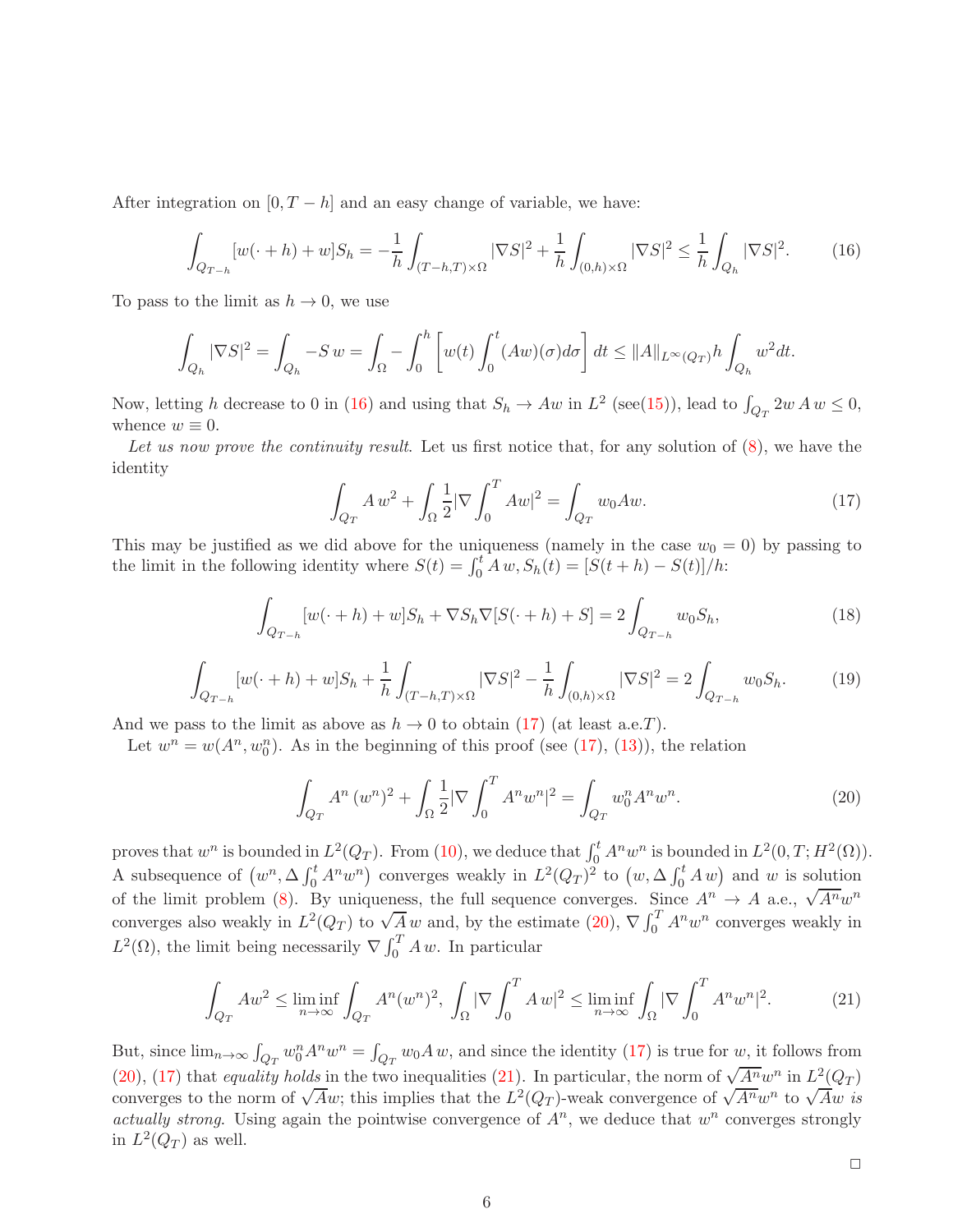**Remark 2.4** As a consequence of [\(17\)](#page-6-1), there is a constant  $C = C(a, \overline{a}, ||w_0||_{L^2(\Omega)})$  such that for any solution w of  $(8)$ ,

<span id="page-7-1"></span>
$$
||w||_{L^2(Q_T)} \le \sqrt{T}C. \tag{22}
$$

The next step is the definition of a compact continuous mapping  $\mathcal T$  whose fixed points are solutions of [\(7\)](#page-4-6). We introduce the Hilbert space

<span id="page-7-2"></span>
$$
X = \Pi_{1 \le i \le I} X_i, \ X_i = \{ v \in L^2(Q_T) : \partial_t(J_{\delta_i} v) \in L^2(Q_T) \},\tag{23}
$$

where the Hilbert norm  $\|\cdot\|_i$  is defined on  $X_i$  by

$$
||v||_i^2 := ||v||_{L^2(Q_T)}^2 + ||\partial_t (J_{\delta_i}v)||_{L^2(Q_T)}^2,
$$

and where  $J_{\delta} = (I - \delta \Delta)^{-1}$  is the resolvent of the Laplace operator on  $L^2(\Omega)$  with homogeneous Neumann boundary conditions, that is

$$
[f \in L^{2}(\Omega), Z = J_{\delta}f] \Leftrightarrow [Z \in H^{2}(\Omega), Z - \delta \Delta Z = f, \partial_{n}Z = 0 \text{ on } \partial \Omega].
$$

**Definition 2.5** We fix  $u^0 \in L^2(\Omega, [0, \infty))^I$ . Let  $v = (v_1, ..., v_I) \in X$  and let  $\tilde{u} = (\tilde{u}_1, ..., \tilde{u}_I)$  be the solution of (see  $[6]$ , Proposition 9.24 and Theorem 9.26):

$$
\forall i = 1, ..., I, \ \tilde{u}_i \in L^2(0, T; H^2(\Omega)), \ \tilde{u}_i - \delta_i \Delta \tilde{u}_i = v_i \ \text{on } Q_T, \ \ \partial_n \tilde{u}_i = 0 \ \text{on } \Sigma_T.
$$

Next, we define

$$
\mathcal{T}: X \to X \text{ by } \mathcal{T}(v) := u = (u_1, ..., u_I),
$$

where  $u_i$  is the solution w of [\(8\)](#page-4-5) with  $A = a_i([{\tilde{u}}]^+), w_0 = u_i^0; [{\tilde{u}}]^+ = ([{\tilde{u}}_1]^+,...,[{\tilde{u}}_I]^+)$  and  $[{\tilde{u}}_i]^+$  is the positive part of  $\tilde{u}_i$ .

<span id="page-7-0"></span>**Proposition 2.6** Assume [\(3\)](#page-3-0), [\(6\)](#page-4-2) and  $\forall i = 1, ..., I, u_i^0 \in L^2(\Omega; [0, \infty))$ . Then the mapping  $\mathcal T$  is continuous and compact from X into itself.

**Proof of Proposition [2.6:](#page-7-0)** First, remark that for  $v \in X$ ,  $u = \mathcal{T}(v) \in X$ . Indeed, since  $u_i$  is solution of [\(8\)](#page-4-5) with  $A = a_i([\tilde{u}]^+)$  and  $w_0 = u_i^0$ , we may write

$$
J_{\delta_i} u_i = J_{\delta_i} \Delta \int_0^t A u_i + J_{\delta_i} u_i^0 = \int_0^t \Delta J_{\delta_i} (Au_i) + J_{\delta_i} u_i^0 \Rightarrow \partial_t (J_{\delta_i} u_i) = \Delta J_{\delta_i} (Au_i) \in L^2(Q_T).
$$

Let  $v^n$  be a bounded sequence in X. Up to a subsequence, me may assume that  $v_i^n$  converges weakly to  $v_i$  in  $L^2(Q_T)$ . Then

$$
\tilde{u}_i^n - \delta_i \Delta \tilde{u}_i^n = v_i^n \text{ on } Q_T, \ \partial_n \tilde{u}_i^n = 0 \text{ on } \Sigma_T \Rightarrow \partial_t \tilde{u}_i^n = \partial_t (J_{\delta_i} v_i^n).
$$

Thus  $\tilde{u}_i^n$  is bounded in  $L^2(0,T;H^2(\Omega))$  and  $\partial_t \tilde{u}_i^n = \partial_t(J_{\delta_i}v_i^n) = J_{\delta_i}(\partial_t v_i^n)$  is bounded in  $L^2(Q_T)$ . As a consequence,  $\tilde{u}_i^n$  is relatively compact in  $L^2(Q_T)$ , and so is  $[\tilde{u}_i^n]^+$ . Up to a subsequence again, we may assume that they converge strongly in  $L^2(Q_T)$  and a.e. in  $Q_T$ . By continuity of  $a_i$ ,  $a_i([\tilde{u}^n]^{+})$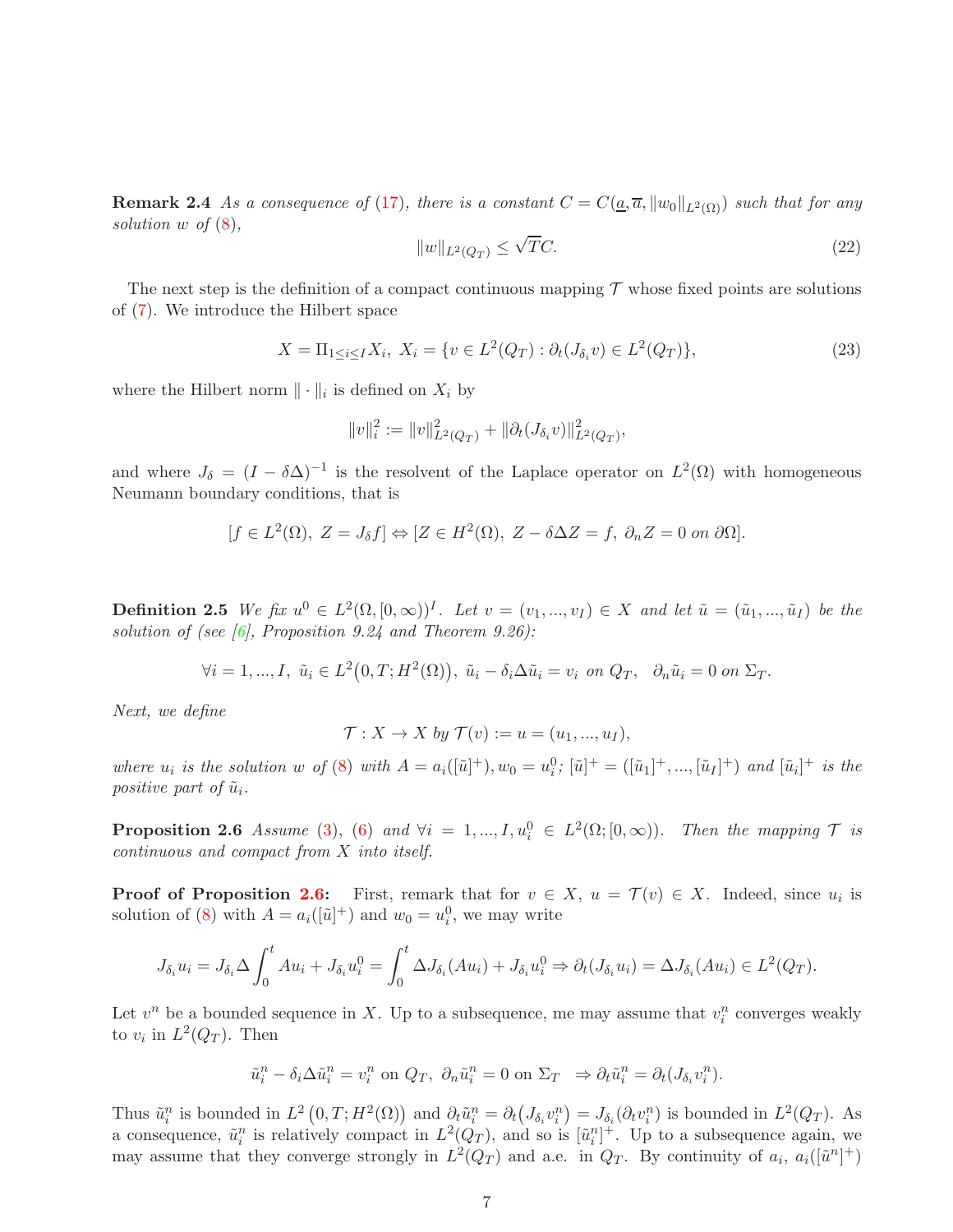converges a.e. and  $0 < \underline{d} \leq a_i([{\tilde{u}}^n]^+) \leq {\overline{d}} < \infty$ . By Lemma [2.3,](#page-4-1)  $u^n := \mathcal{T}(v^n)$  converges (up to a subsequence) strongly in  $L^2(Q_T)$ . Moreover

$$
u_i^n = \Delta \left( \int_0^t a_i \left( [\tilde{u}^n]^+ \right) u_i^n \right) + u_i^0 \Rightarrow \partial_t (J_{\delta_i} u_i^n) = \Delta J_{\delta_i} \left[ \left( a_i [\tilde{u}^n]^+ \right) u_i^n \right].
$$

But the Yosida approximation  $\Delta J_{\delta_i}$  is Lipschitz continuous on  $L^2(Q_T)$ , and  $a_i([\tilde{u}^n]^+)u_i^n$  converges in  $L^2(Q_T)$ . Therefore,  $\partial_t(J_{\delta_i}u_i^n)$  converges also in  $L^2(Q_T)$ . Finally, this proves that  $u^n$  converges in X (at least up to a subsequence), whence the compactness of  $\mathcal{T}$ .

For the continuity of T, let  $v^n \to v$  in X as  $n \to \infty$ . If  $\tilde{u}^n = (\tilde{u}_1^n, ..., \tilde{u}_I^n)$  is the solution of

$$
\forall i=1,...,I, \ \tilde{u}_i^n-\delta_i\Delta\tilde{u}_i^n=v_i^n \text{ on } Q_T, \ \partial_n\tilde{u}_i^n=0 \text{ on } \Sigma_T,
$$

then  $\tilde{u}_i^n$  converges in  $L^2(0,T;H^2(\Omega))$  to the solution  $\tilde{u}_i$  of

$$
\tilde{u}_i - \delta_i \Delta \tilde{u}_i = v_i \text{ on } Q_T, \ \partial_n \tilde{u}_i = 0 \text{ on } \Sigma_T.
$$

By definition,  $u^n = \mathcal{T}(v^n) = (u_1^n, ..., u_I^n)$  is the solution of

<span id="page-8-1"></span>
$$
\begin{cases}\n u_i^n \in L^2(Q_T), \quad \int_0^t a_i([\tilde{u}^n]^+) u_i^n \in L^2(0, T; H^2(\Omega)), \\
 u_i^n - \Delta \left( \int_0^t a_i([\tilde{u}^n]^+) u_i^n \right) = u_i^0 \text{ on } Q_T, \ \partial_n \left( \int_0^t a_i([\tilde{u}^n]^+) u_i^n \right) = 0 \text{ on } \Sigma_T.\n\end{cases} \tag{24}
$$

Using the compactness of  $\mathcal T$  proven above, the sequence  $(u^n)_{n\in\mathbb N}$  is relatively compact in X. Let  $u^{\infty} = \lim_{p \to \infty} u^{n_p}$  be a limit point. Up to a subsequence,  $\tilde{u}_i^{n_p}$  $i<sup>n<sub>p</sub></sup>$  converges a.e. to  $\tilde{u}<sub>i</sub>$ . By continuity of  $a_i, a_i([{\tilde{u}}^{n_p}]^+) \to A_i := a_i([{\tilde{u}}]^+)$  almost everywhere, and it is uniformly bounded from above and from below. According to Lemma [2.3,](#page-4-1) we can pass to the limit as  $n_p \to +\infty$  in [\(24\)](#page-8-1). By the uniqueness result in Lemma [2.3](#page-4-1) with  $A = A_i$ , we necessarily have  $u^{\infty} = \mathcal{T}(v)$ . The sequence  $(u^n)_{n \in \mathbb{N}}$  lies in a compact set and has a unique possible limit point, so  $u^n = \mathcal{T}(v^n) \to \mathcal{T}(v)$  and  $\mathcal T$  is continuous on X.  $\Box$ 

**Proof of Proposition [2.1:](#page-4-3)** Let  $T \in (0,\infty)$  and  $\sigma \in [0,1]$ . Suppose that  $u \in X$  is a solution of  $u = \sigma \mathcal{T}(u)$ . By definition of  $\mathcal{T}$ , we have

<span id="page-8-2"></span>
$$
\begin{cases}\n\forall i = 1, ..., I, u_i \in L^2(Q_T), u_i \ge 0, \\
\tilde{u}_i, \int_0^t a_i(\tilde{u}) u_i \in L^2(0, T; H^2(\Omega)), \\
\tilde{u}_i - \delta_i \Delta \tilde{u}_i = u_i \text{ on } Q_T, \partial_n \tilde{u}_i = 0 \text{ on } \Sigma_T, \\
u_i - \Delta \int_0^t a_i(\tilde{u}) u_i = \sigma u_i^0 \text{ on } Q_T, \partial_n (\int_0^t a_i(\tilde{u}) u_i) = 0 \text{ on } \Sigma_T.\n\end{cases}
$$
\n(25)

The initial conditions  $\sigma u_i^0$  are uniformly bounded in  $L^2(\Omega)$  for  $\sigma \in [0,1]$ . Therefore, by the estimate [\(22\)](#page-7-1), the function  $u_i$  remains bounded in  $L^2(Q_T)$ , independently of  $\sigma$ . We also have  $\partial_t(J_{\delta_i}u_i)$  =  $\Delta J_{\delta_i}(a_i(\tilde{u})u_i)$ , so u is bounded in X independently of  $\sigma$ . Using Proposition [2.6](#page-7-0) and Leray-Schauder's Lemma [2.2,](#page-4-7) we can conclude that  $\mathcal T$  has a fixed point, which is a nonnegative solution of [\(7\)](#page-4-6) (the nonnegativity of  $\tilde{u}_i$  is a consequence of  $u_i \geq 0$  and of the maximum principle property of  $(I - \delta_i \Delta)^{-1}$ with homogeneous Neumann boundary conditions, see e.g.  $[6]$ , Proposition 9.30).

## <span id="page-8-0"></span>3 L<sup> $\infty$ </sup>-estimate of  $\tilde{u}$  in Proposition [2.1](#page-4-3)

A main estimate in the proof of Theorem [1.1](#page-3-3) is given in the next proposition.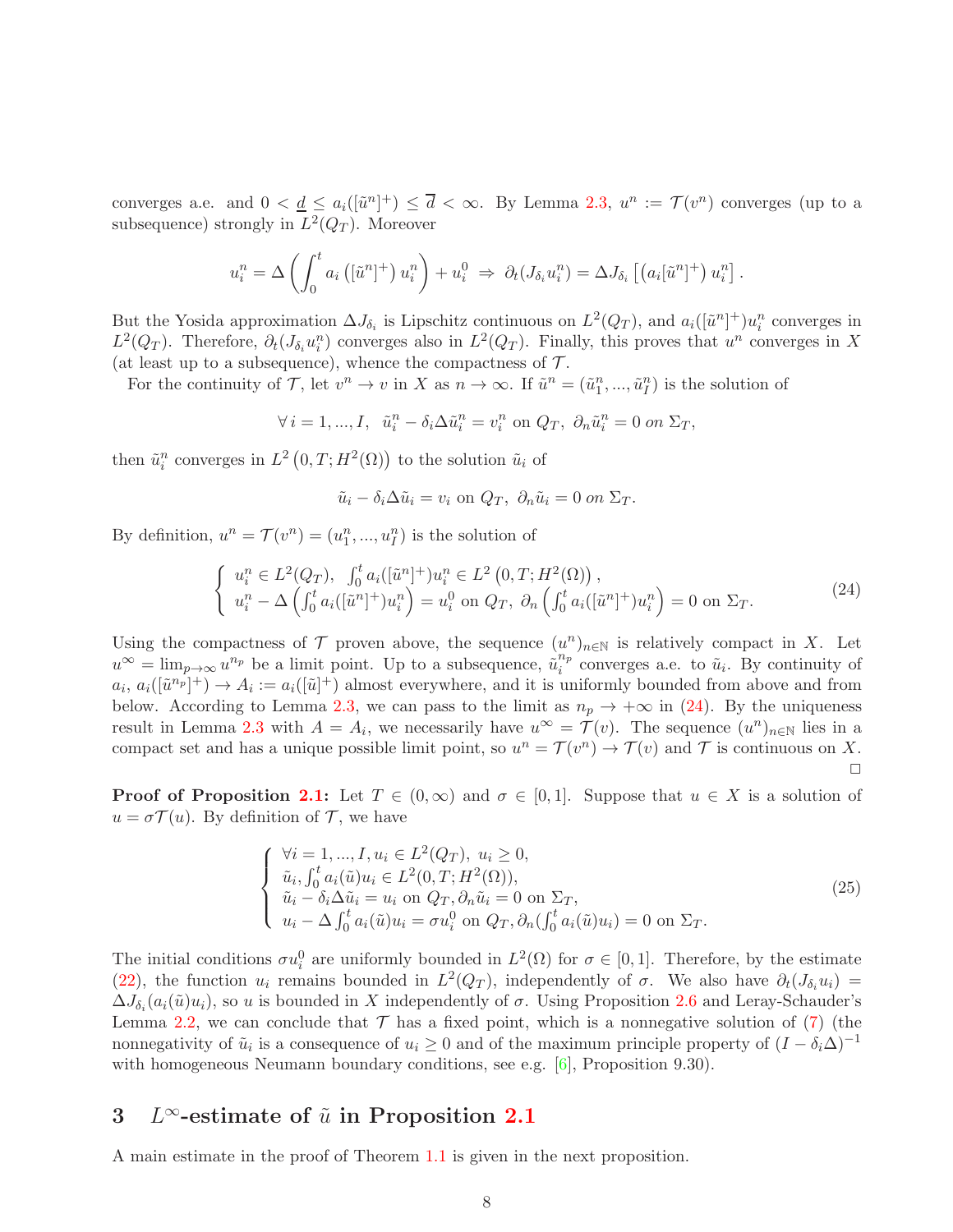**Proposition 3.1** Assume  $u^0 \in L^{\infty}(\Omega, [0, +\infty))^I$  and [\(3\)](#page-3-0), [\(6\)](#page-4-2) as in Proposition [2.1.](#page-4-3) Let us define

<span id="page-9-2"></span>
$$
\forall k \ge 0, \ \ G(k) = \max_{i} \{ \sup_{r \in [0,k]^I} a_i(r) \}. \tag{26}
$$

Then, for any solution  $u, \tilde{u}$  of Proposition [2.1,](#page-4-3) we have

<span id="page-9-4"></span>
$$
\max_{1 \leq i \leq I} \left\{ \delta_i \|\tilde{u}_i\|_{L^{\infty}(Q_T)} + \|\int_0^t a_i(\tilde{u})u_i\|_{L^{\infty}(Q_T)} \right\} \leq M_0 + M_1 T G(k_0),\tag{27}
$$

where  $M_0, M_1$  and  $k_0$  depend only on  $u^0, \underline{\delta} := \min_i \delta_i, \overline{\delta} := \max_i \delta_i$ .

<span id="page-9-0"></span>The proof of Proposition [3.1](#page-8-2) uses the following classical lemma.

**Lemma 3.2** Let  $f \in L^{\infty}(\Omega)$  and let w satisfy

$$
w \in H^2(\Omega)
$$
,  $w \ge 0$ ,  $-\Delta w \le f$  on  $\Omega$ ,  $\partial_n w = 0$  on  $\partial\Omega$ .

Then there exists  $C = C(\Omega)$  such that

$$
||w||_{L^{\infty}(\Omega)} \leq C \left( ||f||_{L^{\infty}(\Omega)} + \int_{\Omega} w \right).
$$
\n(28)

**Proof:** First, we rewrite the equation as  $w - \Delta w \leq f + w$ . Let us fix  $p \in (N/2, \infty)$ . Using  $w \geq 0$ , the comparison principle and elliptic regularity theory, we know (see e.g. [\[9\]](#page-20-13), Theorem 8.15) the existence of  $C = C(\Omega, p)$  such that

$$
||w||_{L^{\infty}} \leq C \left( ||f+w||_{L^{p}} \right) \leq C \left( ||f||_{L^{p}} + ||w||_{L^{p}} \right),
$$
  
\n
$$
\leq C \left( ||f||_{L^{p}} + ||w||_{L^{\infty}}^{(p-1)/p} \left( \int_{\Omega} w \right)^{1/p} \right),
$$
  
\n
$$
\leq C \left( ||f||_{L^{p}} + \varepsilon ||w||_{L^{\infty}} + c(\varepsilon) \int_{\Omega} w \right) \text{ (Young's inequality)}
$$

and we conclude choosing  $\varepsilon$  small enough.

**Remark 3.3** Obviously, the conclusion of Lemma [3.2](#page-9-0) would be the same when assuming only  $f \in$  $L^p(\Omega), p > N/2.$ 

**Proof of Proposition [3.1:](#page-8-2)** We rewrite the equations in  $u_i$ ,  $\tilde{u}_i$  of Proposition [2.1](#page-4-3) as

<span id="page-9-1"></span>
$$
\tilde{u}_i - \Delta \left( \delta_i \tilde{u}_i + \int_0^t a_i(\tilde{u}) u_i \right) = u_i^0, \quad \tilde{u}_i - \Delta w_i = u_i^0, \quad w_i = \delta_i \tilde{u}_i + \int_0^t a_i(\tilde{u}) u_i. \tag{29}
$$

We sum up the equations [\(29\)](#page-9-1), denoting  $\tilde{U} = \sum_i \tilde{u}_i, W = \sum_i w_i$ :

<span id="page-9-3"></span>
$$
\tilde{U} - \Delta W = U^0 := \sum_i u_i^0.
$$
\n(30)

Next, we apply Lemma [3.2](#page-9-0) with  $w = W(t)$ , a.e.t,  $f = U^0$  (note that  $-\Delta W(t) \le U^0$ ). It gives

<span id="page-9-5"></span>
$$
a.e.t, \quad \|W(t)\|_{L^{\infty}(\Omega)} \le C\left(\|U^0\|_{L^{\infty}(\Omega)} + \int_{\Omega} W(t)\right). \tag{31}
$$

 $\Box$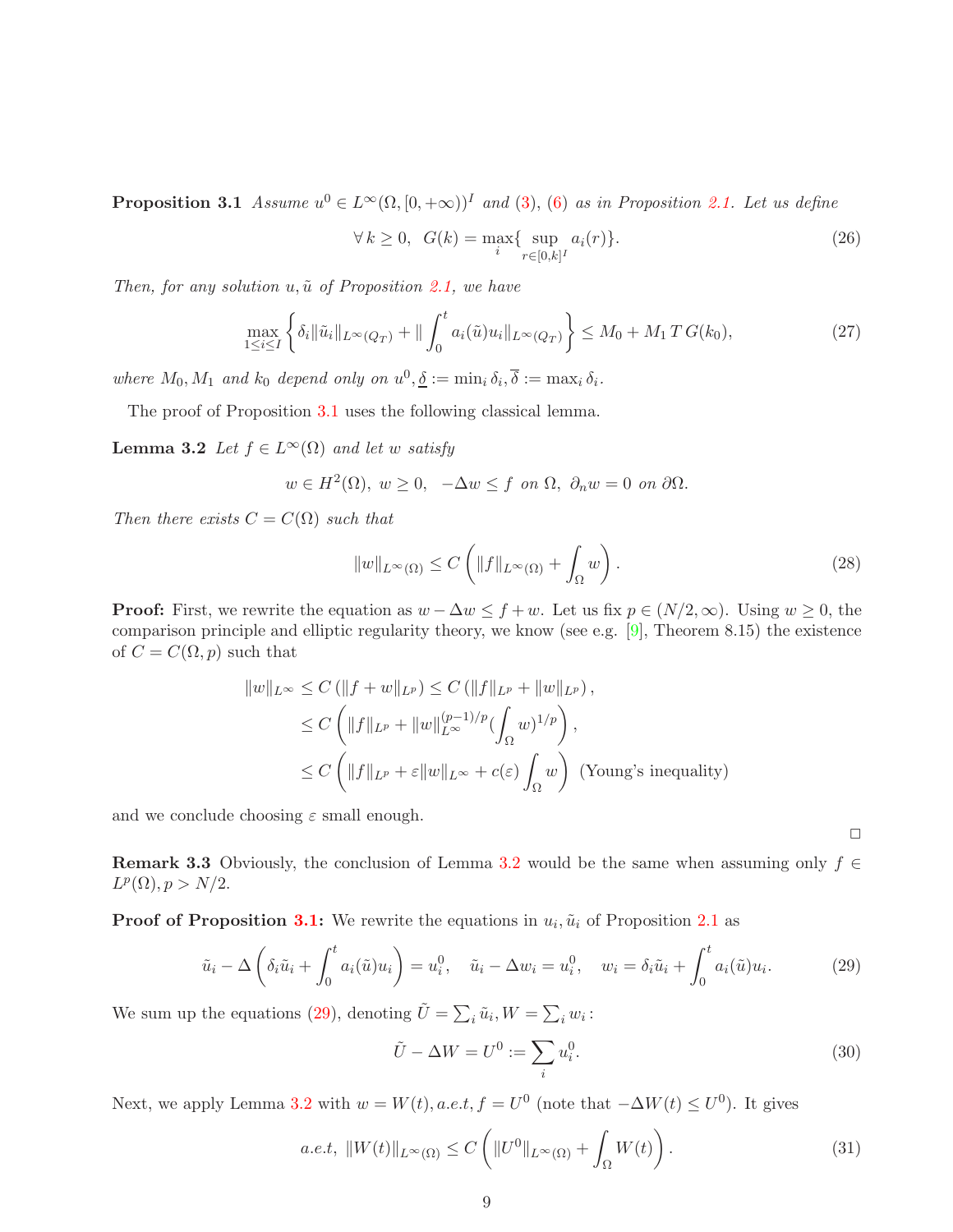By nonnegativity of  $\tilde{u}_i, a_i(\tilde{u})u_i$ , we also have (see the definitions of  $W, w_i$ ):  $\forall i = 1, ..., I$ ,  $a.e.t \in [0, T]$ :

$$
\delta_i \|\tilde{u}_i(t)\|_{L^{\infty}(\Omega)}, \|\int_0^t a_i(\tilde{u})u_i\|_{L^{\infty}(\Omega)} \leq \|W(t)\|_{L^{\infty}(\Omega)}.
$$

<span id="page-10-0"></span>Then, to end the proof of Proposition [3.1,](#page-8-2) it is sufficient to prove the following lemma.

#### Lemma 3.4

$$
a.e.t \in [0, T], \int_{\Omega} W(t) \le C_0 + C_1 T G(k_0),
$$

where  $C_0, C_1, k_0$  depend only on  $u^0, \underline{\delta}, \overline{\delta}$  and G is defined in [\(26\)](#page-9-2).

**Proof of Lemma [3.4:](#page-10-0)** By integrating the equations on  $u_i$  and  $\tilde{u}_i$  in Proposition [2.1,](#page-4-3) we get:

<span id="page-10-3"></span>
$$
\forall t \ge 0, \qquad \int_{\Omega} u_i(t) = \int_{\Omega} \tilde{u}_i(t) = \int_{\Omega} u_i^0. \tag{32}
$$

Recall that  $\tilde{u}_i, w_i \in L^2(0,T;H^2(\Omega)), a_i(\tilde{u})u_i \in L^2(Q_T)$ . We also have  $\partial_t \tilde{u}_i = \Delta J_{\delta_i}(a_i(\tilde{u})u_i) \in L^2(Q_T)$ From [\(29\)](#page-9-1), we may write with  $\partial_t w_i = \delta_i \partial_t \tilde{u}_i + a_i(\tilde{u}) u_i \in L^2(Q_T)$ 

<span id="page-10-4"></span>
$$
\partial_t w_i - \delta_i \Delta(\partial_t w_i) = a_i(\tilde{u}) u_i.
$$
\n(33)

Differentiating  $\partial_n w_i = 0$  with respect to t on  $\partial \Omega$  leads formally to  $\partial_n(\partial_t w_i) = 0$ . Let us check that  $\partial_t w_i = \theta(t)$  where  $\theta(t)$  is the unique solution of

<span id="page-10-1"></span>
$$
\theta \in L^2(0, T; H^2(\Omega)), \ a.e. t \in [0, T], \ \theta(t) - \delta_i \Delta \theta(t) = (a_i(\tilde{u})u_i)(t), \ \partial_n \theta(t) = 0 \text{ on } \partial \Omega. \tag{34}
$$

Using also  $a_i(\tilde{u})u_i \geq 0$ , it will then follow that

<span id="page-10-2"></span>
$$
\partial_t w_i \ge 0, \ \ \partial_t w_i \in L^2(0, T; H^2(\Omega)), \ \ \|\partial_t w_i\|_{L^2(Q_T)} \le \|a_i(\tilde{u})u_i\|_{L^2(Q_T)}.\tag{35}
$$

By integration in time of [\(34\)](#page-10-1), and with  $\Theta(t) = \int_0^t \theta(s) ds$ , we have

$$
\Theta(t) - \delta_i \Delta \Theta(t) = \int_0^t \big( a_i(\tilde{u}) u_i \big)(t), \ \partial_n \Theta(t) = 0 \ on \ \partial \Omega.
$$

Comparing with  $w_i - \delta_i \Delta w_i = \delta_i u_i^0 + \int_0^t a_i(\tilde{u}) u_i, \partial_n w_i = 0$  implies by uniqueness that:  $\Theta(t) = w_i + (I - \delta_i \Delta)^{-1} u_i^0$ , whence  $\Theta'(\tilde{t}) = \theta = w_i$  after differentiating in t.

We denote

$$
\widetilde{V} = \sum_{i} \delta_i \widetilde{u}_i, B = \sum_{i} a_i(\widetilde{u}) u_i.
$$

Recall also that

$$
\widetilde{U} = \sum_{i} \widetilde{u}_i, W = \sum_{i} w_i, w_i = \delta_i \widetilde{u}_i + \int_0^t a_i(\widetilde{u}) u_i
$$

Summing the I equations in  $u_i$ ,  $\tilde{u}_i$  as in [\(30\)](#page-9-3), we have

$$
\overline{\delta}^{-1}\widetilde{V} - \Delta W \le \widetilde{U} - \Delta W = U^0. \tag{36}
$$

.

 $\Box$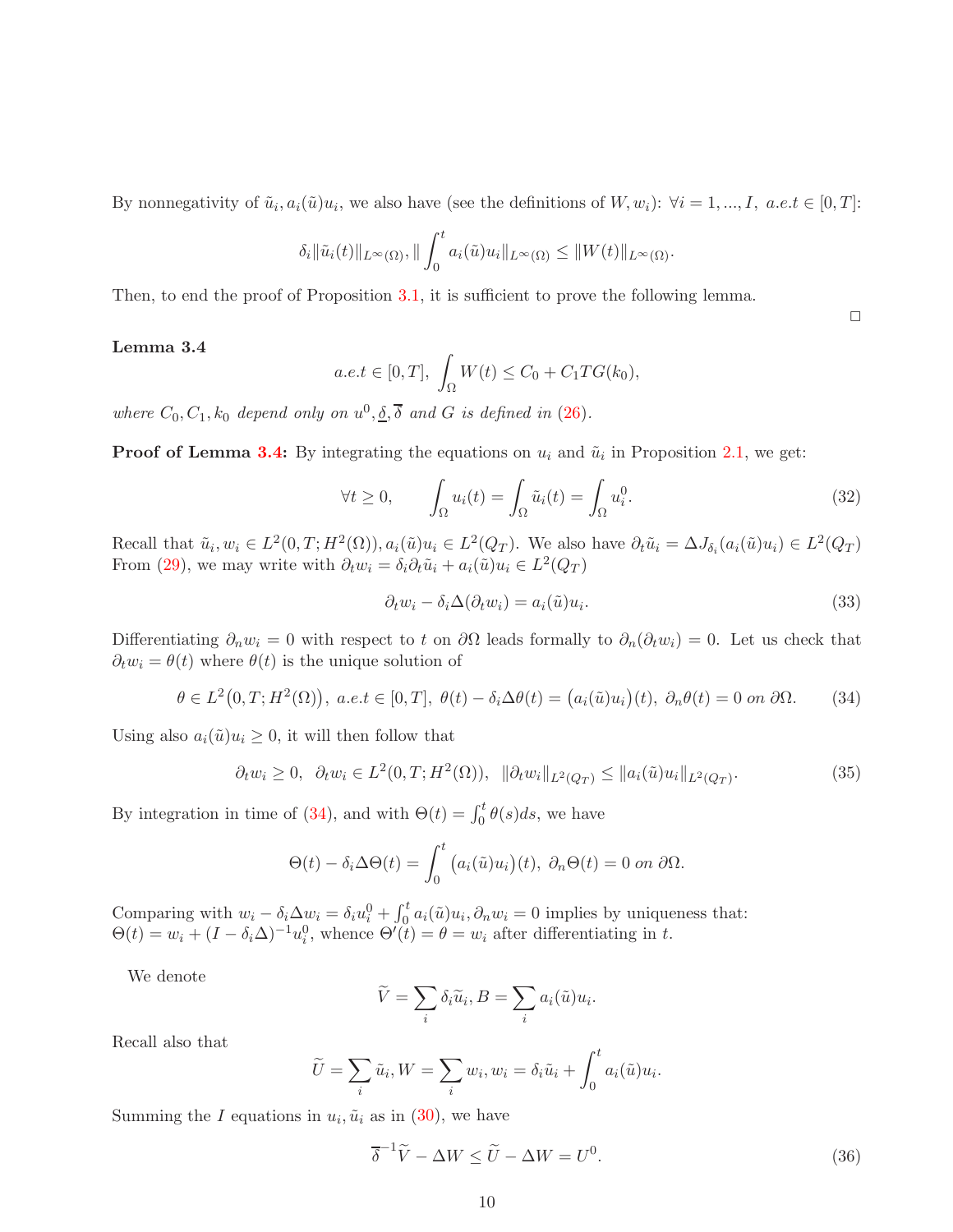We multiply this equation by  $\partial_t W = \sum_i \partial_t w_i = \partial_t \tilde{V} + B \ge 0$  (see [\(35\)](#page-10-2)) and we get

$$
\overline{\delta}^{-1} \int_{\Omega} \widetilde{V}(\partial_t \widetilde{V} + B) + \frac{1}{2} \int_{\Omega} \partial_t |\nabla W|^2 \le \int_{\Omega} U^0(\partial_t \widetilde{V} + B).
$$

We integrate in time to obtain (we denote  $\tilde{V}^0 := \tilde{V}(0) = W(0)$ )

<span id="page-11-0"></span>
$$
\int_{\Omega} \widetilde{V}^2(T) + \int_{Q_T} 2B\widetilde{V} + \overline{\delta} \int_{\Omega} |\nabla W(T)|^2 \le \int_{\Omega} (\widetilde{V}^0)^2 + \overline{\delta} |\nabla \widetilde{V}^0|^2 + 2\overline{\delta} U^0 (\widetilde{V}(T) - \widetilde{V}^0) + \int_{Q_T} 2\overline{\delta} U^0 B. (37)
$$

Since we have by definition

$$
\bar{\delta}U^0 = \bar{\delta}\widetilde{U}^0 - \bar{\delta}\Delta\widetilde{V}^0 \ge \widetilde{V}^0 - \bar{\delta}\Delta\widetilde{V}^0,
$$

we have

$$
\int_{\Omega} (\widetilde{V}^0)^2 + \bar{\delta} |\nabla \widetilde{V}^0|^2 - 2 \bar{\delta} U^0 \widetilde{V}^0 \le - \int_{\Omega} (\widetilde{V}^0)^2 + \bar{\delta} |\nabla \widetilde{V}^0|^2 \le 0
$$

So that [\(37\)](#page-11-0) becomes,

$$
\int_{\Omega} \widetilde{V}^2(T) + \int_{Q_T} 2B\widetilde{V} + \overline{\delta} \int_{\Omega} |\nabla W(T)|^2 \le 2\overline{\delta} \int_{\Omega} U^0 \widetilde{V}(T) + \int_{Q_T} 2\overline{\delta} U^0 B. \tag{38}
$$

We have in particular, with  $||U^0||_{\infty} = ||U^0||_{L^{\infty}(\Omega)}$ , and by using [\(32\)](#page-10-3):

$$
\int_{Q_T} B\widetilde{V} \le \overline{\delta} \|U^0\|_{\infty} \left( \int_{\Omega} \widetilde{V}^0 + \int_{Q_T} B \right),\tag{39}
$$

Thus, we have for any  $k > 0$ 

<span id="page-11-1"></span>
$$
k \int_{Q_T \cap \{\widetilde{V} \ge k\}} B \le \overline{\delta} \|U^0\|_{\infty} \left( \int_{\Omega} \widetilde{V}^0 + \int_{Q_T \cap \{\widetilde{V} < k\}} B + \int_{Q_T \cap \{\widetilde{V} \ge k\}} B \right). \tag{40}
$$

Note that,  $\{\tilde{V} < k\} \subset \bigcap_i \{\tilde{u}_i \leq k\underline{\delta}^{-1}\}.$  Thanks to the  $L^1$  estimate [\(32\)](#page-10-3), we have

$$
\int_{Q_T \cap \{\widetilde{V} < k\}} B = \int_{Q_T \cap \{\widetilde{V} < k\}} \sum_i a_i(\widetilde{u}) u_i \le T \left[ \int_{\Omega} U^0 \right] G(k \underline{\delta}^{-1}),
$$

where G is defined in [\(26\)](#page-9-2). Finally choosing  $k = 2\overline{\delta} ||U^0||_{\infty}$  in [\(40\)](#page-11-1), we obtain

$$
\int_{Q_T \cap \{\widetilde{V} \ge k\}} B \le \left(2 \int_{\Omega} \widetilde{V}^0 + T \left[ \int_{\Omega} U^0 \right] G(k_0) \right), \ \ k_0 = 2 \underline{\delta}^{-1} (\overline{\delta} \| U^0 \|_{\infty}).
$$

Adding the two last inequalities gives

<span id="page-11-2"></span>
$$
\int_{Q_T} B \le C_0 + C_1 T G(k_0),\tag{41}
$$

where  $C_1$  depends only on  $u^0, \overline{\delta}, \underline{\delta}$ .

To end the proof of Lemma [3.4,](#page-10-0) we use that  $W(t) = \sum_i \delta_i \tilde{u}_i(t) + \int_0^t B(s)ds$  so that

$$
\forall t \in [0,T], \ \int_{\Omega} W(t) \leq \int_{\Omega} \widetilde{U}^0 + \int_{Q_T} B.
$$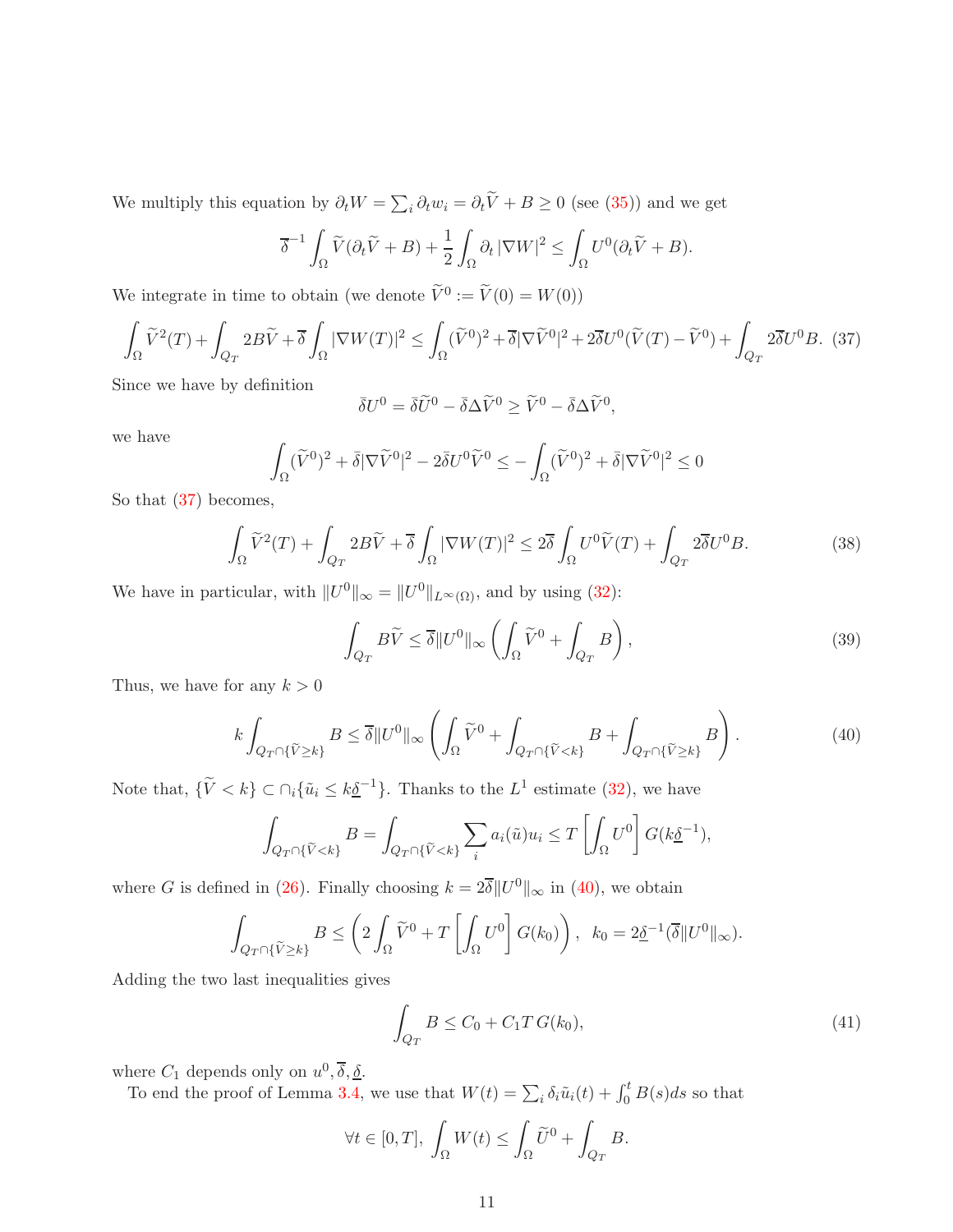<span id="page-12-1"></span>From the  $L^{\infty}$ -estimate of Proposition [3.1,](#page-8-2) we may now deduce that the problem [\(4\)](#page-3-2) in Theorem [1.1](#page-3-3) has at least a *weak solution* under the only assumption of continuity of the  $a_i$ 's.

Corollary 3.5 Assume [\(3\)](#page-3-0) (only) and  $\forall i = 1, ..., I, u_i^0 \in L^{\infty}(\Omega; [0, \infty))$ . Then, there exists a nonnegative solution  $u = (u_1, ..., u_I)$  to the system

<span id="page-12-0"></span>
$$
\begin{cases}\n\forall T > 0, \ \forall i = 1, ..., I, \\
u_i, a_i(\tilde{u})u_i \in L^2(Q_T), \ \int_0^t a_i(\tilde{u})u_i \in L^2(0, T; H^2(\Omega)), \\
\tilde{u}_i \in L^\infty(Q_T) \cap L^2(0, T; H^2(\Omega)), \ \tilde{u}_i - \delta_i \Delta \tilde{u}_i = u_i \ on \ Q_T, \\
u_i - \Delta(\int_0^t a_i(\tilde{u})u_i) = u_i^0 \ on \ Q_T, \\
\partial_n \tilde{u}_i = 0 = \partial_n(\int_0^t a_i(\tilde{u})u_i) \ on \ \Sigma_T.\n\end{cases} \tag{42}
$$

**Proof:** Here,  $a_i$  is assumed to satisfy only [\(3\)](#page-3-0) (and not [\(6\)](#page-4-2)). Let  $T > 0$ . We introduce  $M_2 :=$  $\delta^{-1}[M_0 + M_1TG(k_0)]$  where the function G is defined in [\(26\)](#page-9-2) of Proposition [3.1](#page-8-2) and  $M_0, M_1, k_0$  are defined in [\(27\)](#page-9-4) of the same proposition. We define

$$
\forall r \in [0, M_2]^I, \ \ \overline{a}_i(r) := a_i(r), \forall r \in [0, \infty)^I \setminus [0, M_2]^I, \overline{a}_i(r) = \min\{a_i(r), G(M_2)\}.
$$

Then,  $\overline{a}_i$  is continuous on  $[0, \infty)^I$  and

$$
0 < \underline{d} \le \overline{a}_i \le G(M_2) < \infty, \ \overline{a}_i \le a_i.
$$

Therefore, we may apply Proposition [2.1](#page-4-3) with  $a_i$  replaced by  $\overline{a}_i$ . By Proposition [3.1,](#page-8-2) the corresponding  $\tilde{u}$  satisfies

$$
\forall i = 1, ..., I, \ \|\tilde{u}_i\|_{L^{\infty}(Q_T)} \leq \underline{\delta}^{-1} \left[M_0 + M_1 T \overline{G}(k_0)\right],
$$

where G is defined as in [\(26\)](#page-9-2) with  $a_i$  replaced by  $\overline{a}_i$ . But  $G(k_0) \leq G(k_0)$ , so that

$$
\forall i = 1, ..., I, \ 0 \leq \tilde{u}_i \leq M_2, \ \overline{a}_i(\tilde{u}) = a_i(\tilde{u}).
$$

Therefore, the solution obtained with the data  $\overline{a}_i$  is also solution with the data  $a_i$ .

This provides a solution of  $(42)$  in Corollary [3.5](#page-12-1) with the estimate  $(27)$ , but only on  $[0, T]$  and it may depend on T. To construct a global solution on  $(0, \infty)$ , we may argue as follows: let  $T_p$  be an increasing sequence of times with  $\lim_{p\to+\infty}T_p = +\infty$ . Let  $u^p$  be a solution of our problem on the interval  $[0, T_p]$  given by the above proof. For  $k \in \mathbb{N}$ , we denote by  $X^k$  the space X as defined in [\(23\)](#page-7-2) with T replaced by  $T_k$  and we denote by  $\mathcal{T}^k: X^k \to X^k$  the operator  $\mathcal T$  with  $T = T_k$ . For  $p \geq k$ , we denote  $u^{p,k} := u_{\text{tr}}^p$  $_{[0,T_k]}^p$  so that  $\mathcal{T}^k(u^{p,k}) = u^{p,k}$ . We will prove that

<span id="page-12-2"></span>
$$
\forall k \in \mathbb{N}, \ (u^{p,k})_{p \ge k} \text{ is relatively compact in } X^k. \tag{43}
$$

Thus, using a diagonal process, we obtain a sequence  $p_m \to \infty$  as  $m \to \infty$  and some limit u defined on  $(0, \infty)$  so that, for all  $k \in \mathbb{N}$ ,  $u^{p_m,k}$  converges to  $u_{[0,T_k]}$  in  $X^k$  as  $m \to \infty$ . Then,  $\mathcal{T}_k(u_{[0,T_k]}) = u_{[0,T_k]}$ and u is a global solution of  $(42)$ .

Let k be fixed in N and let us prove [\(43\)](#page-12-2). By the  $L^{\infty}$ -estimate [\(27\)](#page-9-4) in Proposition [3.1,](#page-8-2)

$$
\forall p \ge k, \ \ \|\tilde{u}_i^p\|_{L^{\infty}(Q_{T_k})} \le \frac{1}{\delta_i} [M_0 + M_1 T_k G(k_0)]. \tag{44}
$$

Thus,  $a_i(\tilde{u}^p)$  is uniformly bounded on  $Q_{T_k}$ . This implies by [\(22\)](#page-7-1) that  $u^p$  is bounded in  $L^2(Q_{T_k})^I$  and so is  $\partial_t \tilde{u}^p$  since by  $(35)$ 

 $\delta_i || \partial_t \tilde{u}_i^p$  $||u^p||_{L^2(Q_{T_k})} \leq 2||a_i(\tilde{u}^p)u_i^p||$  $_{i}^{p}$ ||<sub>L<sup>2</sup>(Q<sub>T<sub>k</sub>)</sub>  $\leq C(k)$ .</sub>

Thus,  $u^{p,k}$  is bounded in  $X^k$  and, by compactness of  $\mathcal{T}^k$ , it is relatively compact in  $X^k$ , whence  $(43)$ .

 $\Box$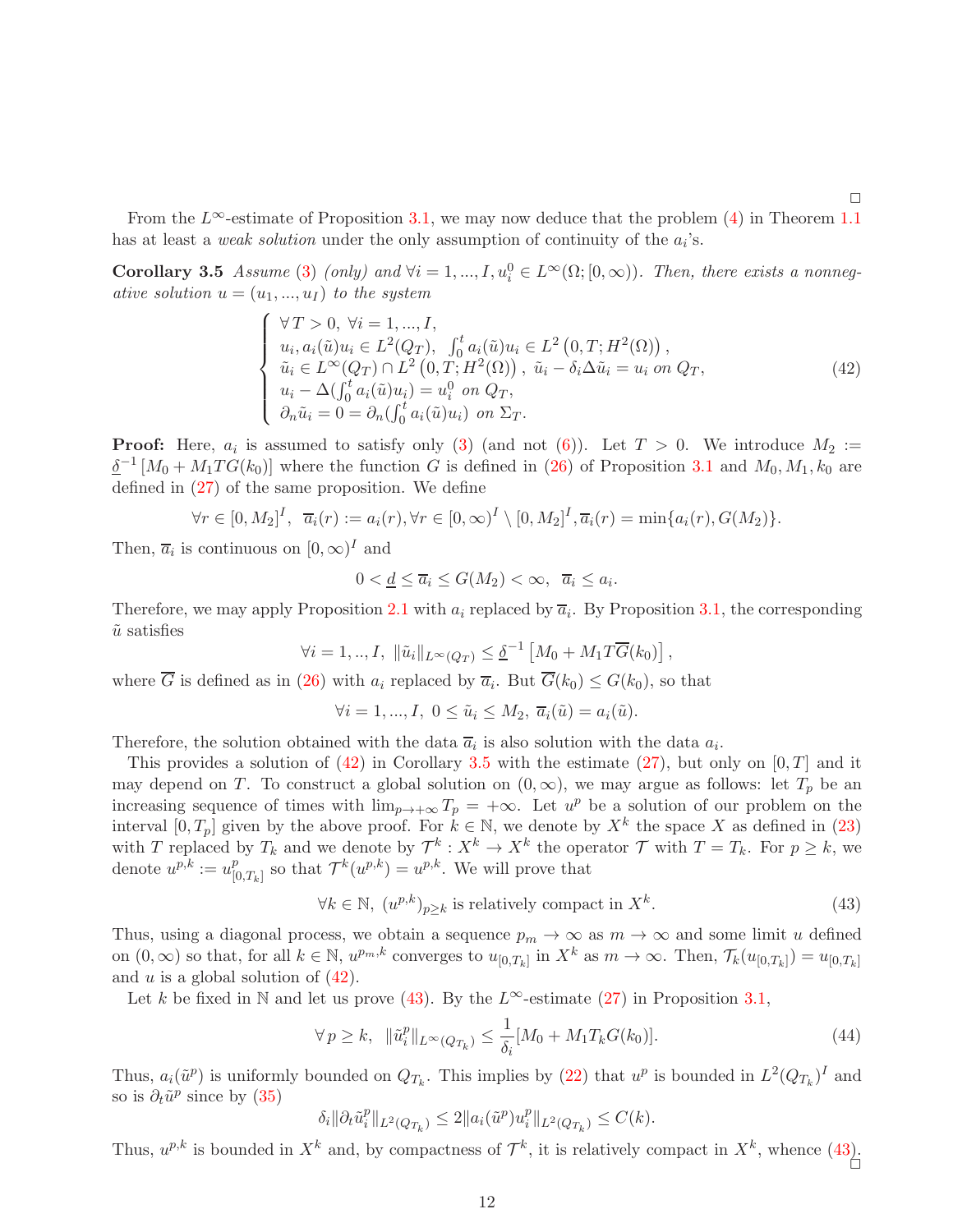#### <span id="page-13-0"></span>4 Proof of existence in Theorem [1.1](#page-3-3)

Existence of a *weak solution* to  $(4)$  is already proved in Corollary [3.5.](#page-12-1) It only remains to prove that this solution is actually as regular as stated in Theorem [1.1.](#page-3-3) This will mainly be a consequence of the  $L^{\infty}$ -estimate on  $\tilde{u}$  proved in the previous section, namely

$$
\forall i = 1, ..., I, \ \|\tilde{u}_i\|_{L^{\infty}(Q_T)} \leq C_0 + C_1T, \ \ \|a_i(\tilde{u})\|_{L^{\infty}(Q_T)} \leq C(T),
$$

where  $C_0$ ,  $C_1$  depend only on the data and  $C(T) = G(C_0 + C_1T)$ .

We begin by the following simple estimates.

**Proposition 4.1** Let  $w_i = \delta_i \tilde{u}_i + \int_0^t a_i(\tilde{u})u_i$  where  $u, \tilde{u}$  is solution of [\(42\)](#page-12-0) in Corollary [3.5.](#page-12-1) Assume  $u^0 \in L^{\infty}(\Omega, [0, \infty))^I$ . Then,

<span id="page-13-3"></span>
$$
\forall T > 0, \ \nabla w_i \in L^{\infty}(Q_T)^N, \ w_i, \partial_t w_i \in L^{\infty}(Q_T), \ \partial_t w_i \ge 0.
$$
\n
$$
(45)
$$

**Proof:** The fact that  $w_i \in L^{\infty}(Q_T)$  is a consequence of [\(31\)](#page-9-5) and Lemma [3.4.](#page-10-0) We recall the two equations (see  $(29)$ ,  $(33)$ ):

$$
\tilde{u}_i - \Delta w_i = u_i^0, \ \partial_t w_i - \delta_i \Delta (\partial_t w_i) = a_i(\tilde{u}) u_i.
$$

Since  $w_i, \Delta w_i \in L^{\infty}(Q_T)$  and  $\partial_n w_i = 0$  on  $\Sigma_T$ , we deduce that  $\nabla w_i \in L^{\infty}(Q_T)^N$  (at least). We have already seen that  $\partial_t w_i \geq 0$  comes directly from the second equation and the nonnegativity of  $a_i(\tilde{u})u_i$ . Now we rewrite this equation as

$$
(\partial_t w_i - C(T)\tilde{u}_i) - \delta_i \Delta(\partial_t w_i - C(T)\tilde{u}_i) = (a_i(\tilde{u}) - C(T))u_i \leq 0.
$$

Together with  $\partial_n(\partial_t w_i - C(T)\tilde{u}_i) = 0$  on  $\Sigma_T$ , this implies

$$
\partial_t w_i - C(T)\tilde{u}_i \leq 0, \text{ so that } 0 \leq \partial_t w_i \leq C(T)[C_0 + C_1T].
$$

We will now prove that  $U_i(t, x) := \int_0^t [a_i(\tilde{u})u_i](s, x)ds$  is in  $C^{\alpha}(\overline{Q_T})$  so that, since  $\tilde{u}_i = w_i - U_i$ , it will follow that  $\tilde{u}_i$  is not only bounded, but Hölder-continuous (at least).

To prove it, we rely on the  $C^{\alpha}$ -regularity theory of Krylov-Safonov for the solutions of nondivergence parabolic equations with bounded coefficients. We actually use them in the rather particular case of the operator  $-A\Delta$  where A is bounded from above and from below. We may state the result we need as follows:

<span id="page-13-2"></span>**Lemma 4.2** Let  $A \in C(\overline{Q_T}), g \in L^{\infty}(Q_T), \underline{a}, \overline{a} \in (0,\infty)$  with  $0 < \underline{a} \leq A \leq \overline{a} < \infty$ . Let  $w \in$  $C^{2,1}(Q_T) \cap C^{1,1}(\overline{Q_T})$  solution of

<span id="page-13-1"></span>
$$
\begin{cases}\n\partial_t w - A\Delta w = g \text{ in } Q_T \\
\partial_n w = 0 \text{ on } \Sigma_T, w(0) = 0.\n\end{cases}
$$
\n(46)

Then, there exists  $\alpha \in (0,1), C > 0$  such that

$$
||w||_T^{(\alpha)} \le C \tag{47}
$$

 $\Box$ 

where  $\alpha$ , C depend only on  $\underline{a}, \overline{a}, T, ||g||_{L^{\infty}(Q_T)}, \Omega$ .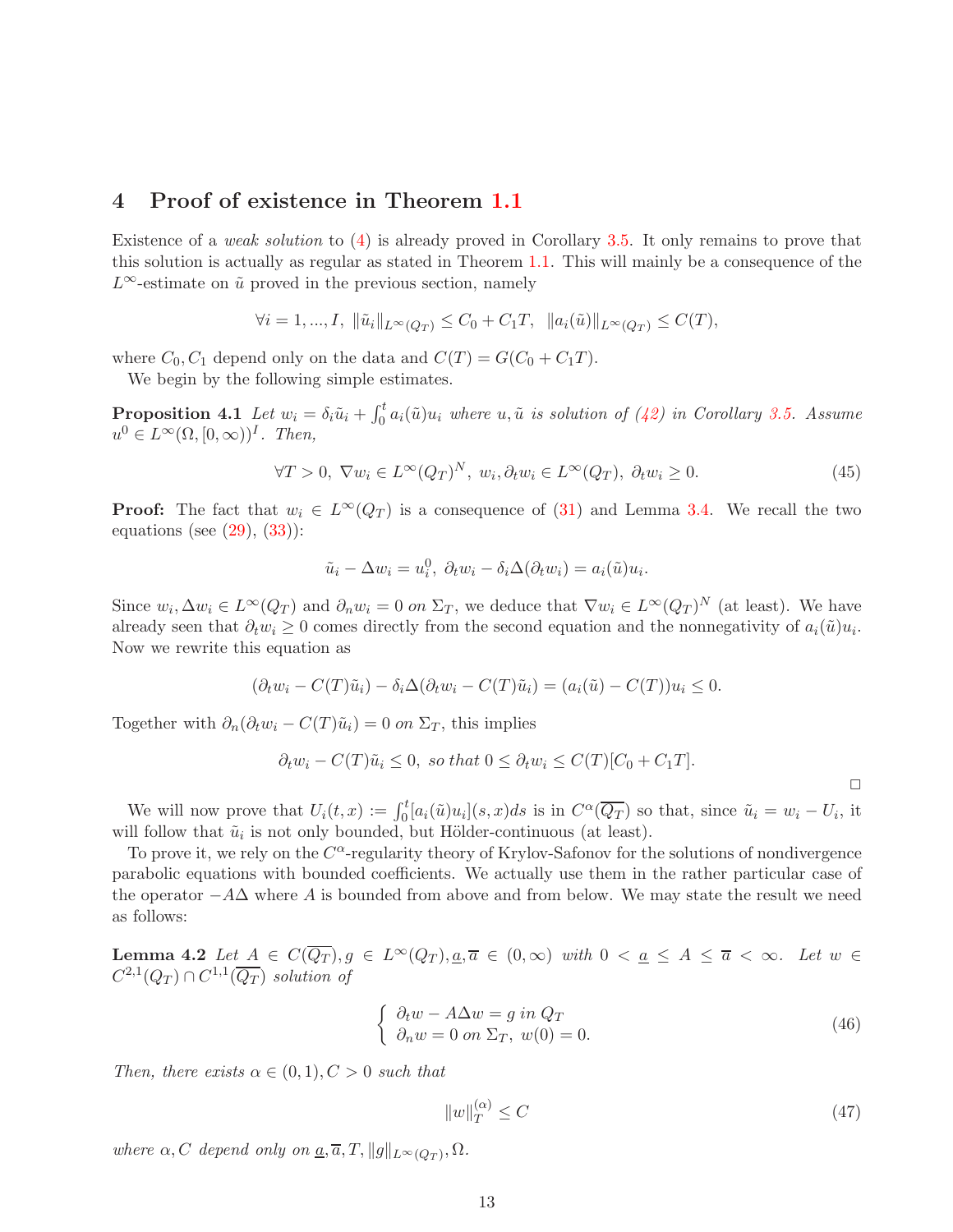**Remark 4.3** Note that the  $L^{\infty}$  estimate of w is easy by a comparison argument (valid here thanks to the a priori regularity of w and of A ): we remark that the function  $W(t, x) := t \sup q$  is a supersolution of the problem [\(46\)](#page-13-1), so that  $W \geq w$ . Doing the same from below, we obtain

$$
||w||_{L^{\infty}(Q_T)} \le T ||g||_{L^{\infty}(Q_T)}.
$$
\n(48)

Next, we may use the Krylov-Safonov result: the global estimate with homogeneous Neumann boundary conditions as stated above may, for instance, be found in [\[10\]](#page-20-12), Lemma 2.2 (in a quite more general setting). We more generally refer to  $[13]$ ,  $[10]$ ,  $[20]$  for this kind of results.

We apply this result to prove the regularity of  $U_i = \int_0^t a_i(\tilde{u})u_i$ .

**Proposition 4.4** Let  $T > 0$  and  $u^0 \in L^{\infty}(\Omega, [0, \infty))^I$ . There exists  $\alpha \in (0, 1), C > 0$  such that

<span id="page-14-0"></span>
$$
||U_i||_T^{(\alpha)} + ||\tilde{u}_i||_T^{(\alpha)} \leq C.
$$

**Proof:** Let u,  $\tilde{u}$  be the solution of [\(42\)](#page-12-0) in Corollary [3.5.](#page-12-1) Recall that  $0 < \underline{d} \le a_i(\tilde{u}) \le C(T)$ . Since Lemma [4.2](#page-13-2) a priori applies to regular solutions only, we will use a convenient approximation of  $u$ . For this, let  $A^n$  be a smooth approximation of  $a_i(\tilde{u})$  such that

$$
0 < \underline{d} \le A^n \le C(T), \ \ A^n \to a_i(\tilde{u}) \, a.e.
$$

Let also  $v^n$  be a smooth approximation of  $u_i^0$  such that

$$
0 \le v^n \le ||u_i^0||_{L^{\infty}(\Omega)}, \quad v^n \to u_i^0 \text{ in } L^2(\Omega).
$$

Let  $u_i^n$  be the solution of

$$
\partial_t u_i^n - \Delta(A^n u_i^n) = 0, \ \partial_n u_i^n = 0 \text{ on } \Sigma_T, u_i^n(0) = v^n.
$$

Then, after integration in time, we see that  $U_i^n = \int_0^t A^n u_i^n$  satisfies

$$
\partial_t U_i^n - A^n \Delta U_i^n = A^n v^n, \ \partial_n U_i^n = 0 \text{ on } \Sigma_T, \ U_i^n(0) = 0. \tag{49}
$$

By Lemma [4.2,](#page-13-2) there exists  $\alpha$ , C independent of n such that  $||U_i^n||_{T}^{(\alpha)} \leq C$ . By Lemma [2.3,](#page-4-1)  $u_i^n$ converges to  $u_i$  in  $L^2(Q_T)$  which implies that  $U_i^n$  also converges to  $U_i$  in  $L^2(Q_T)$ . Whence the estimate of Proposition [4.4](#page-14-0) on  $U_i$ . The estimate on  $\tilde{u}_i = w_i - U_i$  follows by combining with Proposition [4.1](#page-13-3) which says that  $w_i$  is even Lipschitz continuous.

 $\Box$ 

<span id="page-14-1"></span>Now that we know that the coefficient  $a_i(\tilde{u})$  is not only bounded but also continuous, we may continue improving the regularity of u.

**Proposition 4.5** Assume  $u^0 \in L^{\infty}(\Omega, [0, \infty))^I$ . Then,

$$
\forall p \in [1, \infty), \ \forall T > 0, \ \forall i = 1, ..., I, \ u_i, \partial_t U_i, \Delta U_i \in L^p(Q_T).
$$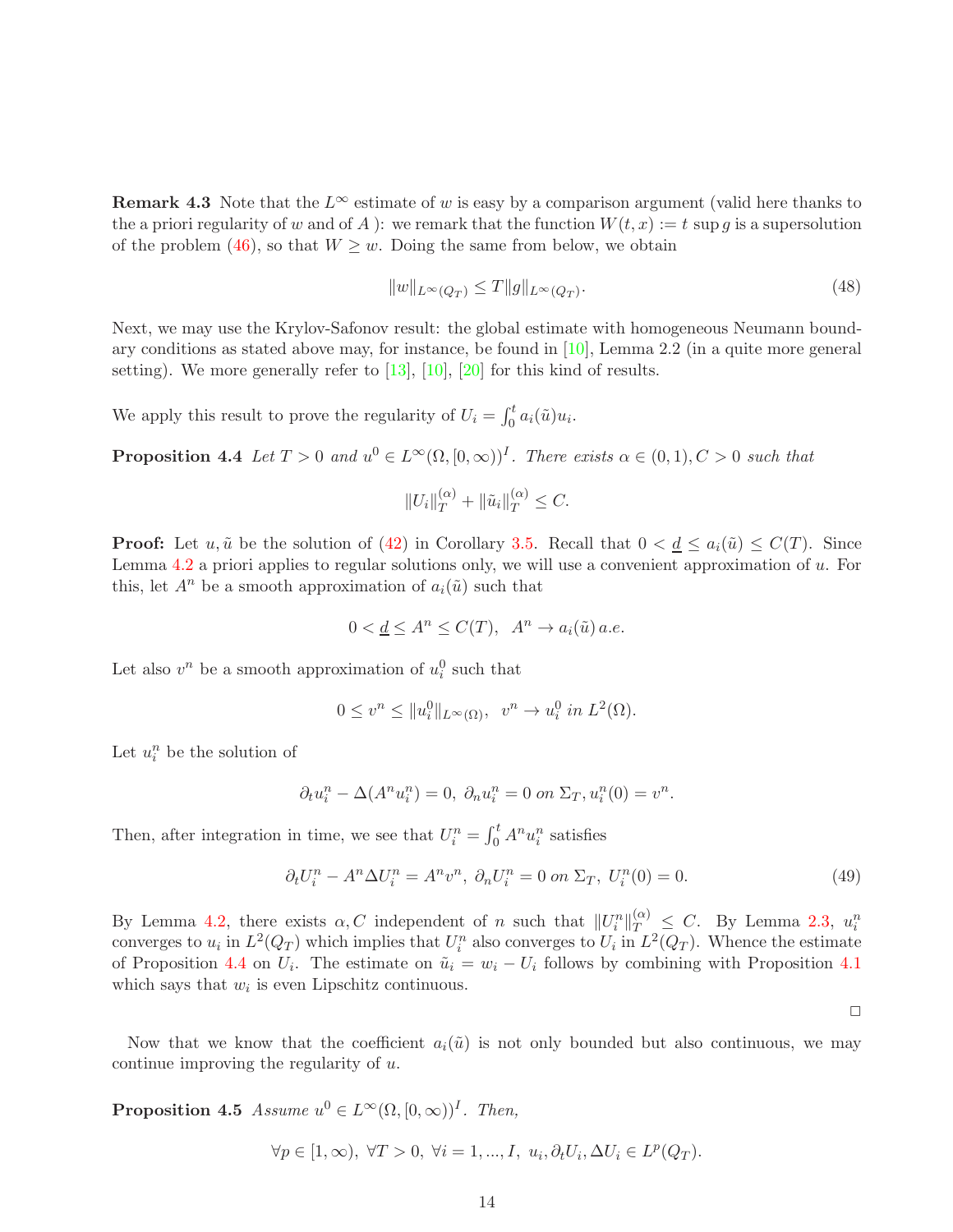**Proof:** We may formally write

<span id="page-15-0"></span>
$$
\partial_t U_i - a_i(\tilde{u}) \Delta U_i = a_i(\tilde{u}) u_i^0, \ \partial_n U_i = 0, \ U_i(0) = 0. \tag{50}
$$

Here  $a_i(\tilde{u})$  is continuous on  $\overline{Q_T}$  so that,  $a_i(\tilde{u})$  being given, this equation has a unique solution : let us call it  $V_i$ . We set  $v_i := \partial_t V_i / a_i(\tilde{u})$ . Then

$$
v_i - \Delta V_i = u_i^0, \ V_i = \int_0^t a_i(\tilde{u}) v_i, \ \partial_n(\int_0^t a_i(\tilde{u}) v_i) = 0.
$$

Thus,  $v_i$  coincides with our  $u_i$  (and  $V_i$  coincides with our  $U_i$ ) thanks to the uniqueness result of Lemma [2.3.](#page-4-1)

Moreover,  $L^p$ -maximal regularity holds for the equation [\(50\)](#page-15-0) since  $a_i(\tilde{u})$  is continuous (see for in-stance [\[14\]](#page-20-14), Theorem 9.1 or [\[21\]](#page-21-11), Theorem 2.5.2) so that, as  $a_i(\tilde{u})u_i^0 \in L^{\infty}(Q_T) \subset L^p(Q_T)$ , we have

$$
\forall p \in (1, \infty), \ \|\partial_t U_i\|_{L^p(Q_T)}, \|\Delta U_i\|_{L^p(Q_T)} \leq C,
$$

where C depends on  $p$ ,  $\|a_i(\tilde{u})u_i^0\|_{L^{\infty}(Q_T)}$  and on the modulus of continuity of the function  $a_i(\tilde{u})$ .

Next, from  $0 \le u_i \le \underline{d}^{-1} a_i(\tilde{u}) u_i = \underline{d}^{-1} |\partial_t U_i|$ , we deduce that  $u_i \in L^p(Q_T)$  as well. And  $p = 1$  is also included since  $Q_T$  is bounded.

 $\Box$ 

<span id="page-15-1"></span>With Proposition [4.5,](#page-14-1) the first part of the existence result in Theorem [1.1](#page-3-3) is now complete. We will now assume that  $a_i$  is locally Lipschitz continuous.

**Proposition 4.6** Besides  $(3)$ , assume  $a_i$  is locally Lipschitz continuous for all  $i = 1, ..., I$ . Assume also  $u^0 \in L^{\infty}(\Omega, [0, \infty))^I$ . Then

$$
\forall i=1,...,I, \ \forall T>0, \ u_i \in L^{\infty}(Q_T), \ \forall p<\infty, \forall \tau \in (0,T), \ \partial_t u_i, \Delta(a_i(\tilde{u})u_i) \in L^p((\tau,T)\times\Omega),
$$

and

$$
\partial_t u_i - \Delta(a_i(\tilde{u})u_i) = 0 \text{ on } Q_T, \ \partial_n(a_i(\tilde{u})u_i) = 0 \text{ on } \Sigma_T,
$$

is satisfied pointwise.

**Proof:** The equation in  $u_i$  may also be written (at least formally to start):

$$
\partial_t (a_i(\tilde{u})u_i) - a_i(\tilde{u})\Delta(a_i(\tilde{u})u_i) = u_i Da_i(\tilde{u}) \cdot \partial_t \tilde{u}.
$$
\n(51)

We know that  $\delta_i \partial_t \tilde{u}_i + a_i(\tilde{u})u_i \in L^{\infty}(Q_T)$  (see Proposition [4.1\)](#page-13-3), and  $a_i(\tilde{u})u_i \in L^p(Q_T)$ , for all  $p < \infty$ , so that  $\partial_t \tilde{u}_i \in L^p(Q_T)$  for all  $p < \infty$ . The right hand side of this equation  $F := u_i Da_i(\tilde{u}) \cdot \partial_t \tilde{u}$  is therefore in  $L^p(Q_T)$  for all  $p < \infty$  since also  $Da_i(\tilde{u}) \in L^{\infty}(Q_T)^N$  (as  $a_i$  is locally Lipschitz and  $\tilde{u}$  is bounded).

Since  $a_i(\tilde{u})$  is continuous on  $\overline{Q_T}$ , we know (see again e.g. [\[14\]](#page-20-14), Theorem 9.1 or [\[21\]](#page-21-11), Theorem 2.5.2), there exists a (unique) solution  $\theta$  to

<span id="page-15-3"></span>
$$
\begin{cases}\n\forall p < \infty, \ \theta \in C(0, T; L^p(\Omega)), \forall \tau \in (0, T), \partial_t \theta, \Delta \theta \in L^p((\tau, T) \times \Omega) \\
\partial_t \theta - a_i(\tilde{u})\Delta \theta = F, \ \partial_n \theta = 0 \text{ on } \Sigma_T, \ \theta(0) = a_i(\tilde{u}^0)u_i^0,\n\end{cases}
$$
\n(52)

and we have

<span id="page-15-2"></span>
$$
\|\theta\|_{L^{\infty}(Q_T)} + \|\partial_t \theta\|_{L^p((\tau, T) \times \Omega)} + \|\Delta \theta\|_{L^p((\tau, T) \times \Omega)} \le C[\|F\|_{L^p(Q_T)} + \|u_i^0\|_{L^{\infty}(\Omega)}],
$$
(53)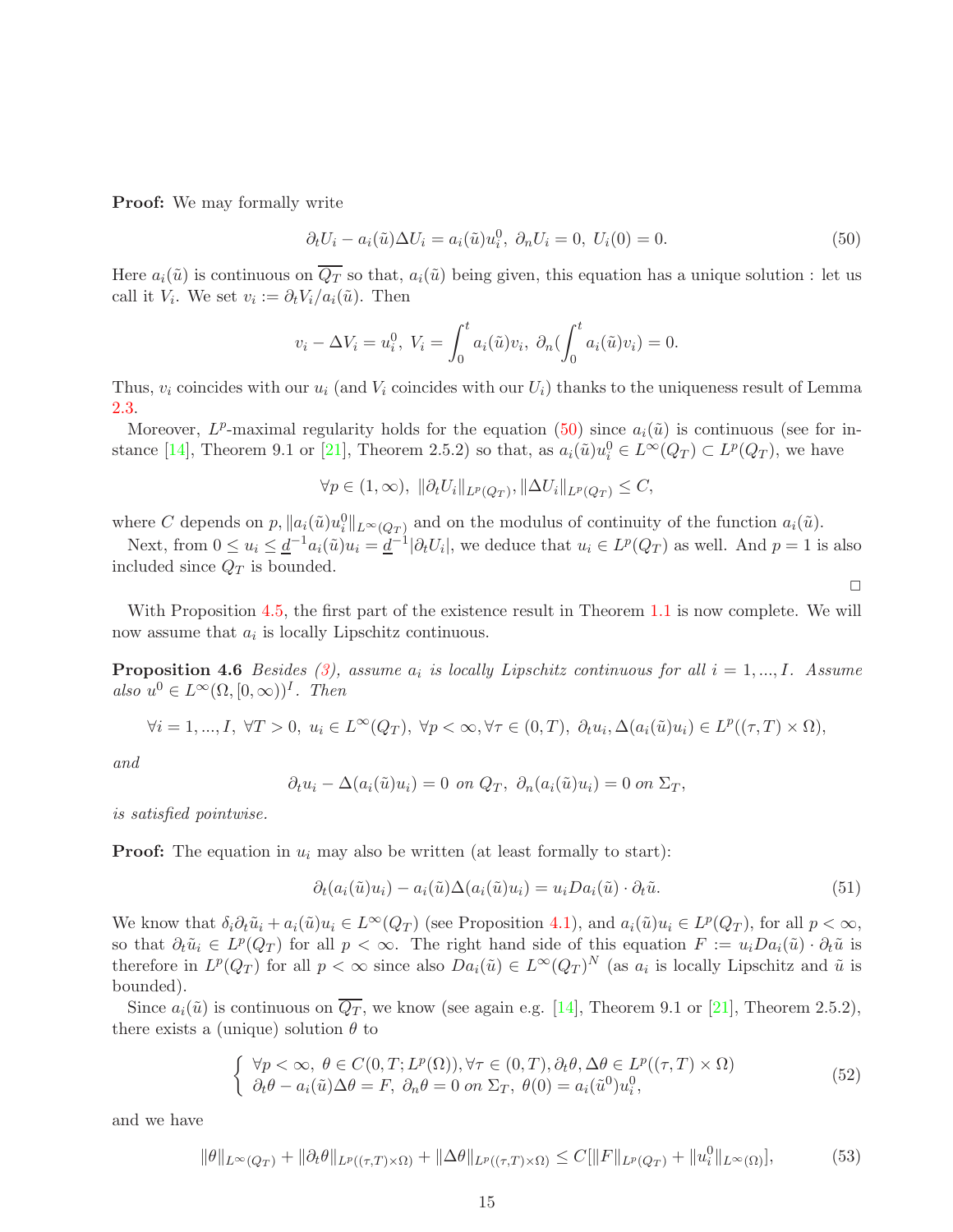where C depends on  $\tau, T, p, \Omega$  and of the modulus of continuity of  $a_i(\tilde{u})$ .

If we knew that  $\theta = a_i(\tilde{u})u_i$ , then the proof of Proposition [4.6](#page-15-1) would be complete using moreover:

$$
\partial_t u_i = a_i(\tilde{u})^{-1} [\partial_t (a_i(\tilde{u})u_i) - u_i D a_i(\tilde{u}) \cdot \partial_t \tilde{u}] \in L^p((\tau, T) \times \Omega).
$$

To prove it, we recall (see the proof of Lemma [2.3\)](#page-4-1) that  $u_i$  is the limit of the approximate solutions  $u^n$  of

$$
\partial_t u^n - \Delta(A^n u^n) = 0, \ \partial_n u^n = 0 \text{ on } \Sigma_T, \ u^n(0) = u_i^0,
$$

where  $A^n$  is smooth and converges pointwise to  $a_i(\tilde{u})$  with  $0 < \min a_i(\tilde{u}) \le A^n \le \max a_i(\tilde{u}) < +\infty$ . Moreover,  $u^n$  is bounded in  $L^p(Q_T)^I$  for all  $p < \infty$  by the analysis in Proposition [4.5.](#page-14-1) Here, we choose such an approximation  $A<sup>n</sup>$  which moreover satisfies

$$
A^{n} \to a_{i}(\tilde{u}) \text{ in } L^{\infty}(Q_{T}), \ \partial_{t} A^{n} \to \partial_{t} a_{i}(\tilde{u}) = Da_{i}(\tilde{u}) \cdot \partial_{t} \tilde{u} \text{ in } L^{p}(Q_{T}) \ \forall p < \infty.
$$

Then, we apply the estimates  $(53)$  to  $A<sup>n</sup>u<sup>n</sup>$  which satisfies

$$
\partial_t(A^n u^n) - A^n \Delta(A^n u^n) = u^n \partial_t A^n, \ \partial_n A^n = 0 \text{ on } \Sigma_T, \ A^n u^n(0) = a_i(\tilde{u}^0) u_i^0,
$$

and they are preserved at the limit. Whence  $\theta = a_i(\tilde{u})u_i$  by uniqueness in [\(52\)](#page-15-3).

**Proof of the Existence in Theorem [1.1:](#page-3-3)** It is a consequence of Corollary [3.5](#page-12-1) and of Propositions [4.4,](#page-14-0) [4.5,](#page-14-1) [4.6.](#page-15-1)

<span id="page-16-2"></span>Remark 4.7 Note that, not only we proved existence of a solution with the announced regularity, but we even proved that any weak solution as in Corollary [3.5](#page-12-1) has actually the announced regularity. This will be useful in the proof of uniqueness

**Remark 4.8** The assumption that the  $a_i$  are bounded from below is essential in our proof of existence, first for the  $L^2$ -estimate, next to apply the Krylov-Safonov regularity theory. In the case when the  $a_i$  degenerate  $(a_i \geq 0)$ , the  $L^2$  a priori estimate is to be replaced by  $\sqrt{a_i(\tilde{u})}u_i \in L^2(Q_T)$ . However, we loose the  $L^2$ -compactness of the approximate solutions and also most regularity properties of the solution as well. It could however be interesting to study the possibility of existence of weak solutions.

**Remark 4.9** The above analysis relies on the use of the  $C^{\alpha}$ -Krylov-Safonov estimates. However, it is interesting to notice that one can prove directly, by an elementary estimate, that  $u \in L^{\infty}(Q_T)$ , without using these estimates in the (rather general situation) where, besides  $(3)$ ,  $a_i$  satisfies

<span id="page-16-0"></span>
$$
\forall i = 1, ..., I, \ a_i \text{ is locally Lipschitz continuous, } \forall j = 1, ..., I, \ \partial_{\tilde{u}_j} a_i \ge 0. \tag{54}
$$

Once the  $L^{\infty}$ -estimate is proved on  $u_i$ , the full regularity follows by the same arguments as in Proposition [4.6.](#page-15-1)

We indicate below (at least formally) the computations which leads to  $u \in L^{\infty}(Q_T)$ .

Proof of  $u \in L^{\infty}(Q_T)$  under assumption [\(54\)](#page-16-0):

We write  $a_i$  for  $a_i(\tilde{u})$  and  $a_{ij} = \partial_{\tilde{u}_j} a_i$ . We multiply the equation  $\partial_t u_i - \Delta(a_i u_i) = 0$  by  $p(a_i u_i)^{p-1}$ and we integrate over  $\Omega$ :

<span id="page-16-1"></span>
$$
\frac{d}{dt} \int_{\Omega} a_i^{p-1} u_i^p + \int_{\Omega} p(p-1) (a_i u_i)^{p-2} |\nabla (a_i u_i)|^2 = (p-1) \sum_j \int_{\Omega} a_i^{p-2} u_i^p a_{ij} \partial_t \tilde{u}_j. \tag{55}
$$

 $\Box$ 

 $\Box$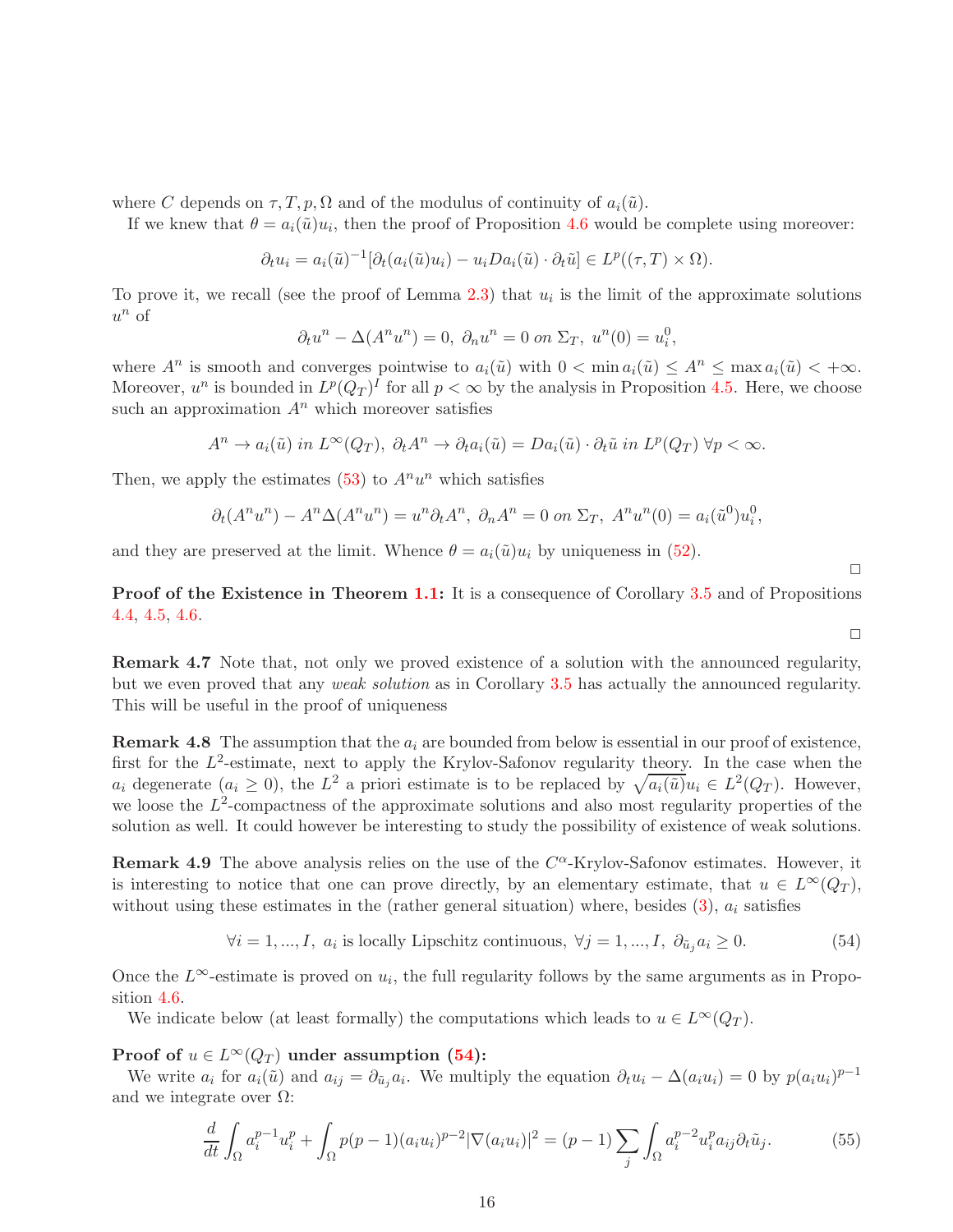We proved in Proposition [4.1](#page-13-3) that  $\partial_t \tilde{u}_j + a_j u_j \leq C(T) < \infty$ . This implies  $\partial_t \tilde{u}_j \leq C(T)$ . Plugging this into [\(55\)](#page-16-1), using  $a_{ij} \geq 0$ ,  $a_{ij}$  bounded and  $a_i \geq \underline{d}$  leads with some  $C_T$  independent of p to:

$$
\frac{d}{dt} \int_{\Omega} a_i^{p-1} u_i^p + \int_{\Omega} p(p-1)(a_i u_i)^{p-2} |\nabla(a_i u_i)|^2 \le C_T (p-1) \sum_j \int_{\Omega} a_i^{p-1} u_i^p.
$$

Summing over *i* and using Gronwall's lemma on the term  $\sum_i \int_{\Omega} a_i^{p-1}$  $i^{p-1}u_i^p$  $i<sub>i</sub>$ , we then have

$$
\sum_{i} \int_{\Omega} a_i^{p-1} u_i^p(t) \le e^{ITC_T(p-1)} \sum_{i} \int_{\Omega} a_i^{p-1} u_i^p(0).
$$

Using the lower and upper bounds on  $a_i$ , we have with  $A, C_T^1$  both independent of  $p$ :

$$
\sum_{i} \int_{\Omega} a_i^p u_i^p(t) \le A e^{C_T^1 p} \left( 1 + \sum_i \|a_i u_i(0)\|_{\infty} \right)^p.
$$

This implies

$$
||(a_iu_i)(t)||_p \le A^{1/p}e^{C_T^1}(1+\sum_i ||a_iu_i(0)||_{\infty}),
$$

whence the  $L^{\infty}$ -estimate on  $a_i u_i$  by letting  $p \to \infty$ , and then on  $u_i$  itself by using the lower bound on  $a_i$ .

### <span id="page-17-0"></span>5 Proof of uniqueness in Theorem [1.1](#page-3-3)

Actually, we will prove the more general following result:

**Proposition 5.1** Let  $u^0 \in L^{\infty}(\Omega, [0, \infty))^I$ . Assume that for all  $i = 1, ..., I$ ,  $a_i$  satisfies [\(3\)](#page-3-0) and is locally Lipschitz continuous. Then there exists a unique solution to the system  $(42)$  in Corollary [3.5.](#page-12-1)

Proof: By Remark [4.7,](#page-16-2) we already know that any solution of [\(42\)](#page-12-0) satisfies the regularity stated in Proposition [4.6](#page-15-1) and Theorem [1.1.](#page-3-3) Let u, v be two such solutions. We denote  $a_i = a_i(\tilde{u}), b_i = a_i(\tilde{v})$ . By difference,

$$
\partial_t (u_i - v_i) - \Delta [a_i(u_i - v_i) + v_i(a_i - b_i)] = 0.
$$

We set

$$
U_i = u_i - v_i, \tilde{U}_i = \tilde{u}_i - \tilde{v}_i, \tilde{U} = \tilde{u} - \tilde{v}, A_i = \int_0^1 Da_i(t\tilde{u} + (1-t)\tilde{v})dt,
$$

so that  $a_i - b_i = A_i \cdot (\tilde{u} - \tilde{v}) = \sum_j A_{ij} \tilde{U}_j$ . Note that  $||A_i||_{L^{\infty}} < \infty$ . Then

<span id="page-17-1"></span>
$$
\partial_t U_i - \Delta \left[ a_i U_i + v_i A_i \cdot \widetilde{U} \right] = 0, \ \ \partial_\nu (a_i U_i + v_i A_i \cdot \widetilde{U}) = 0. \tag{56}
$$

<span id="page-17-2"></span>**Lemma 5.2** Let  $F \in C_0^{\infty}(Q_T)^I$ . There exists a solution to the dual problem

<span id="page-17-3"></span>
$$
\begin{cases}\n\forall i = 1, ..., I, \varphi_i, \partial_t \varphi_i, \Delta \varphi_i \in L^2(Q_T), \\
\partial_t \varphi_i + a_i \Delta \varphi_i + J_{\delta_i}(B_i \cdot \Delta \varphi) = F_i \text{ on } Q_T, \\
\varphi = (\varphi_1, ..., \varphi_I), \partial_\nu \varphi_i = 0 \text{ on } \Sigma_T, \varphi_i(T) = 0,\n\end{cases}
$$
\n(57)

where  $B_i = (B_{i1},...,B_{iI}), B_{ij} = v_j A_{ji}.$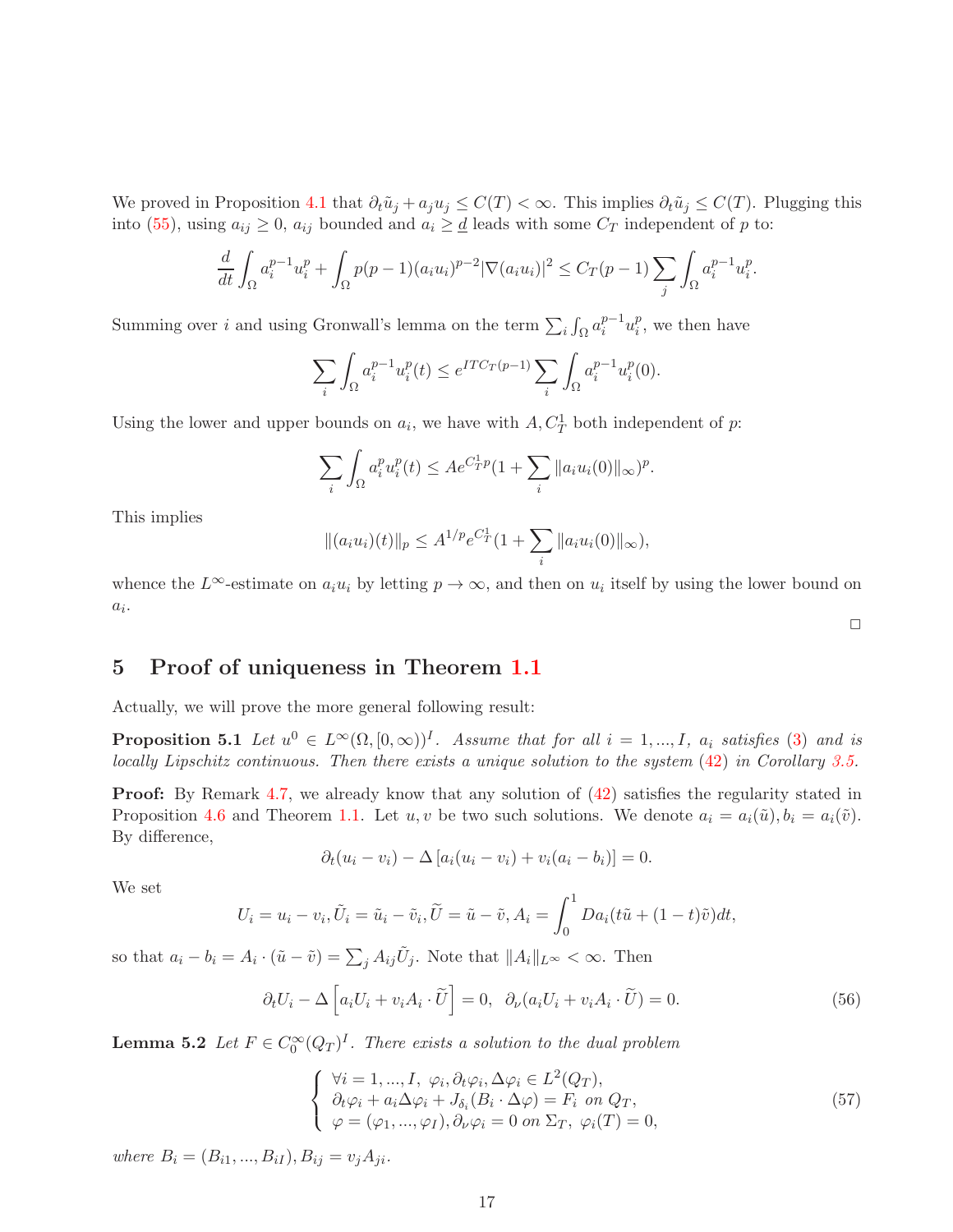Assuming this lemma, we multiply each equation [\(56\)](#page-17-1) by  $\varphi_i$  and we obtain after integration on  $Q_T$  (the integrations by parts are allowed, thanks to the regularity of  $u, v, \tilde{u}, \tilde{v}, \varphi_i$  and the boundary conditions; we also use  $\int_{Q_T} U_i J_{\delta_i}(B_i \cdot \Delta \varphi) = \int_{Q_T} \widetilde{U}_i B_i \cdot \Delta \varphi$ :

$$
0 = \int_{Q_T} U_i[\partial_t \varphi_i + a_i \Delta \varphi_i] + \Delta \varphi_i v_i A_i \cdot \tilde{U} = \int_{Q_T} U_i F_i - \tilde{U}_i B_i \cdot \Delta \varphi + \Delta \varphi_i v_i A_i \cdot \tilde{U}.
$$

Summing these I identities gives  $\sum_i \int_{Q_T} U_i F_i = 0$  which implies  $U \equiv 0$  by arbitrarity of the  $F_i$ , whence uniqueness.

**Proof of Lemma [5.2:](#page-17-2)** To solve the dual problem (actually interesting for itself), we may start with  $a_i$  replaced by regular approximations  $A_i^n$  converging in the usual way to  $a_i$  (which means a.e. and uniformly bounded from above and from below), and we first solve

$$
\partial_t \theta_i^n + \Delta(A_i^n \theta_i^n) + \Delta J_{\delta_i}(B_i \cdot \theta^n) = \Delta F_i, \ \partial_n(A_i^n \theta_i^n) = 0, \ \theta_i(T) = 0.
$$

This is possible since  $\theta \in L^2(Q_T)^I \to (\Delta J_{\delta_i}(B_i \cdot \theta))_{1 \leq i \leq I} \in L^2(Q_T)^I$  is a Lipschitz perturbation (recall that  $B_i \in L^{\infty}$  and  $\Delta J_{\delta_i}$  is the Yosida approximation of the operator  $-\Delta$  with homogeneous Neumann boundary conditions). Note that  $\int_{\Omega} \theta_i^n(t) = 0$ . Next, we solve

$$
\Delta \varphi_i^n = \theta_i^n \text{ in } \Omega, \ \partial_n(\varphi_i^n) = 0 \text{ on } \partial \Omega, \int_{\Omega} \phi_i^n = 0,
$$

so that, "by applying  $\Delta^{-1}$ " to the equation in  $\theta_i^n$ , we obtain

<span id="page-18-1"></span>
$$
\partial_t \varphi_i^n + A_i^n \Delta \varphi_i^n + J_{\delta_i} (B_i \cdot \Delta \varphi^n) = F_i, \ \partial_n (\varphi_i^n) = 0 \text{ on } \Sigma_T, \ \varphi_i^n(T) = 0. \tag{58}
$$

 $\Box$ 

Next, multiplying by  $\Delta \varphi_i^n$  gives

$$
\int_{\Omega} -\frac{1}{2}\partial_t |\nabla \varphi_i^n|^2 + A_i^n (\Delta \varphi_i^n)^2 + \Delta \varphi_i^n J_{\delta_i}(B_i \cdot \Delta \varphi^n) = \int_{\Omega} F_i \Delta \varphi_i^n \le \int_{\Omega} \epsilon (\Delta \varphi_i^n)^2 + C_{\epsilon} F_i^2.
$$

We choose  $\epsilon := \frac{d}{2}$  and we deduce

<span id="page-18-0"></span>
$$
\int_{\Omega} -\frac{1}{2}\partial_t |\nabla \varphi_i^n|^2 + \frac{d}{2}(\Delta \varphi_i^n)^2 \le C \int_{\Omega} F_i^2 + \int_{\Omega} \nabla Z \nabla \varphi_i^n \le C \int_{\Omega} F_i^2 + \int_{\Omega} \epsilon |\nabla Z|^2 + C_{\epsilon} |\nabla \varphi_i^n|^2, \tag{59}
$$

where  $Z - \delta_i \Delta Z = B_i \cdot \Delta \varphi^n$ ,  $\partial_n Z = 0$ . Multipling this by Z gives

$$
\int_{\Omega} Z^2 + \delta_i |\nabla Z|^2 = \int_{\Omega} Z B_i \cdot \Delta \varphi^n \leq \|B_i\|_{L^\infty} \int_{\Omega} \epsilon Z^2 + C_{\epsilon} |\Delta \varphi^n|^2 \Rightarrow \int_{\Omega} |\nabla Z|^2 \leq C \int_{\Omega} |\Delta \varphi^n|^2.
$$

Summing the equations in [\(59\)](#page-18-0) and choosing adequately  $\epsilon$  leads to (with a different C)

$$
-\partial_t \int_\Omega \sum_i |\nabla \varphi_i^n|^2 + \frac{d}{2} \sum_i \int_\Omega (\Delta \varphi_i^n)^2 \leq C \left[ \int_\Omega \sum_i [F_i^2 + |\nabla \varphi_i^n|^2] \right].
$$

Integrating the Gronwall estimate in  $\sum_i |\nabla \varphi_i^n|^2$  and plugging back the terms in  $\Delta \varphi_i^n$  yield

$$
\sup_{0 \le t \le T} \int_{\Omega} \sum_{i} |\nabla \varphi_i^n|^2 + \frac{d}{2} \int_{Q_T} |\Delta \varphi^n|^2 \le C \int_{Q_T} |F|^2.
$$

By going back to [\(58\)](#page-18-1), we also obtain that  $\partial_t \varphi_i^n$  is bounded in  $L^2(Q_T)$ . Now, we can pass to the limit as  $n \to \infty$ , weakly in  $L^2(Q_T)$  in each term of [\(58\)](#page-18-1), to prove the existence result of Lemma [5.2.](#page-17-2)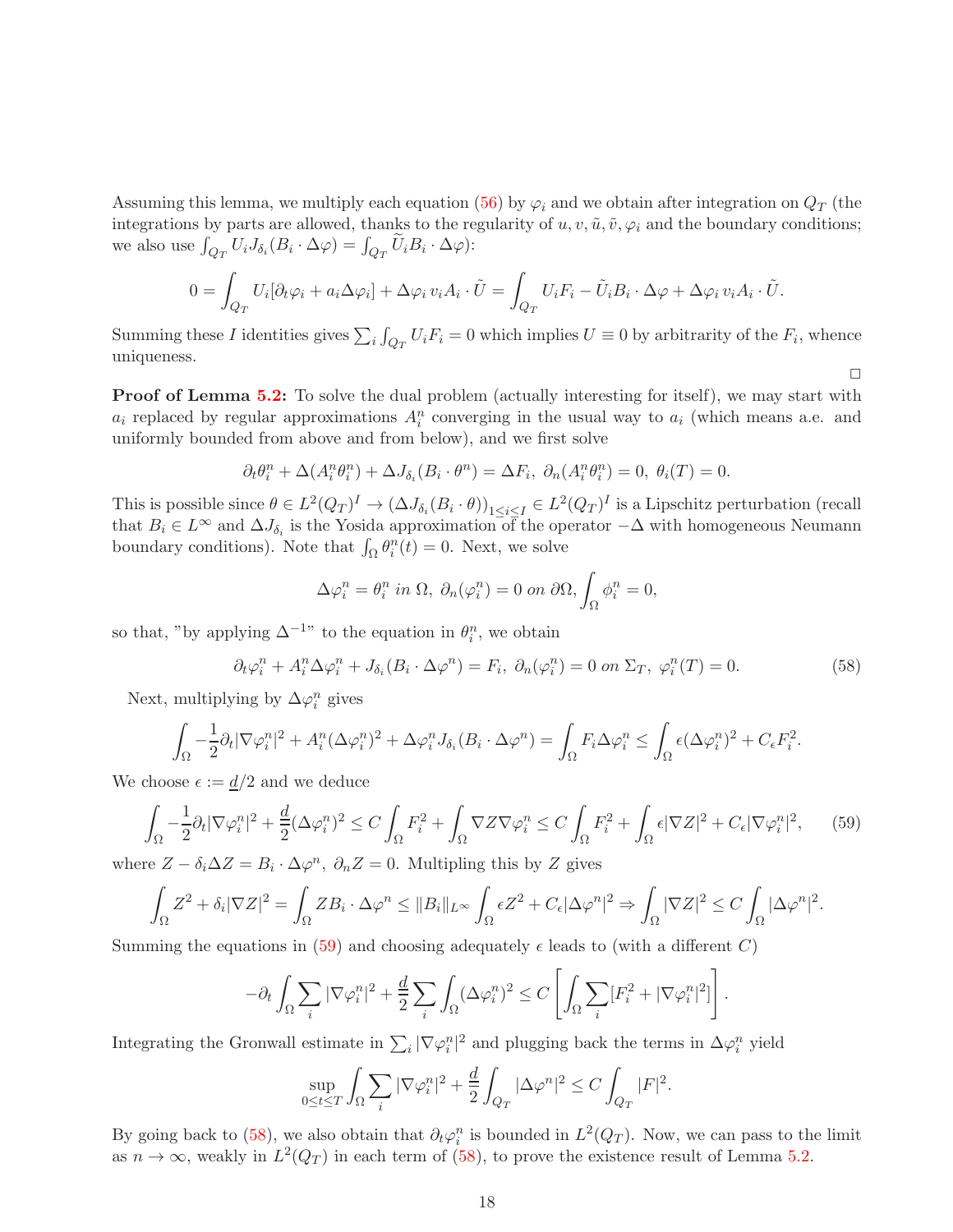Remark 5.3 We do not know whether uniqueness holds or not without assuming Lipschitz continuity of the  $a_i$ . The above proof indicates that uniqueness is essentially equivalent to solving the "dual" problem [\(57\)](#page-17-3). The fact that  $B_i \in L^{\infty}(Q_T)$  (which equivalent to the Lipschitz continuity of  $a_i$ ) is strongly used in the estimates to solve [\(57\)](#page-17-3). It is not clear how to weaken it.

### <span id="page-19-1"></span>6 A constructive approximation procedure

In this Section, we just mention without proof a complementary approach for the proof of existence and regularity of solutions to our system. A interesting point is that it provides a *constructive approach* and may be used to provide a numerical approximation schemes of the solutions (and have actually been used in  $[15]$ .

The approximation procedure follows the ideas of [\[15\]](#page-20-6) to make a time semi-discretization with an explicit treatment of  $\tilde{u}$  and an implicit treatment of  $u_i$  in  $a_i(\tilde{u})u_i$ . We fix  $T > 0$  in the following. Let  $\tau > 0$  is given. We introduce the following approximate system

<span id="page-19-2"></span>
$$
\begin{cases}\n\frac{u_i^{n+1} - u_i^n}{\tau} - \Delta a_i [(\tilde{u}^n) u_i^{n+1}] = 0, & \text{in } \Omega, \\
-\delta_i \Delta \tilde{u}_i^n + \tilde{u}_i^n = u_i^n, & \text{in } \Omega, \\
\partial_n \tilde{u}_i^n = \partial_n u_i^{n+1} = 0, & \text{on } \partial \Omega.\n\end{cases}
$$
\n(60)

Then, using some adequate discretized version of the approaches in Section [3,](#page-8-0) it may be proved that: - there exists a unique solution to the system  $(60)$ ,

- the discrete version of the L<sup>1</sup>-estimate [\(41\)](#page-11-2) is valid for  $B^n = \sum_i a_i(\tilde{u}^n) u_i^{n+1}$ ,

- an  $L^{\infty}$ -estimate may be deduced for  $\tilde{u}^n$ ,

- the direct  $L^{\infty}$  estimate may be reproduced in this direct situation under the assumption [\(54\)](#page-16-0). Once all these estimates are obtained at the discrete level, one can get Corollary [3.5.](#page-12-1)

A common issue to both procedures is the need, first to truncate the coefficients (for steps 2 and 3), and then notice a posteriori that this truncation was useless.

**Remark 6.1** We have used here a situation where the *i*-th relaxation parameter depends on the species (in words  $\delta_i$  depends on i). It is quite natural on a modeling point of view to consider:

- situations where the relaxation parameter might depend on the species that are observed and on the species that are observing (in words,  $a_i = a_i (J_{\delta_{i1}}(u_1), \ldots, J_{\delta_{iI}}(u_I))).$
- several sensitivities for a single species might have to be considered, short and long distances could matter in the diffusion coefficient (in words two or more different  $J_{\delta}(u_i)$  could be taken into consideration in  $a_i$ ).

Our results could be easily extended to these more general situations through rather slight modifications.

### <span id="page-19-0"></span>References

[1] B.Andreianov, M. Bendahmane, and R. R. Baier, Analysis of a finite volume method for a crossdiffusion model in population dynamics, M3AS Math. Models Methods Appl. Sci., 21  $(2011)$ , pp.  $307-344$ .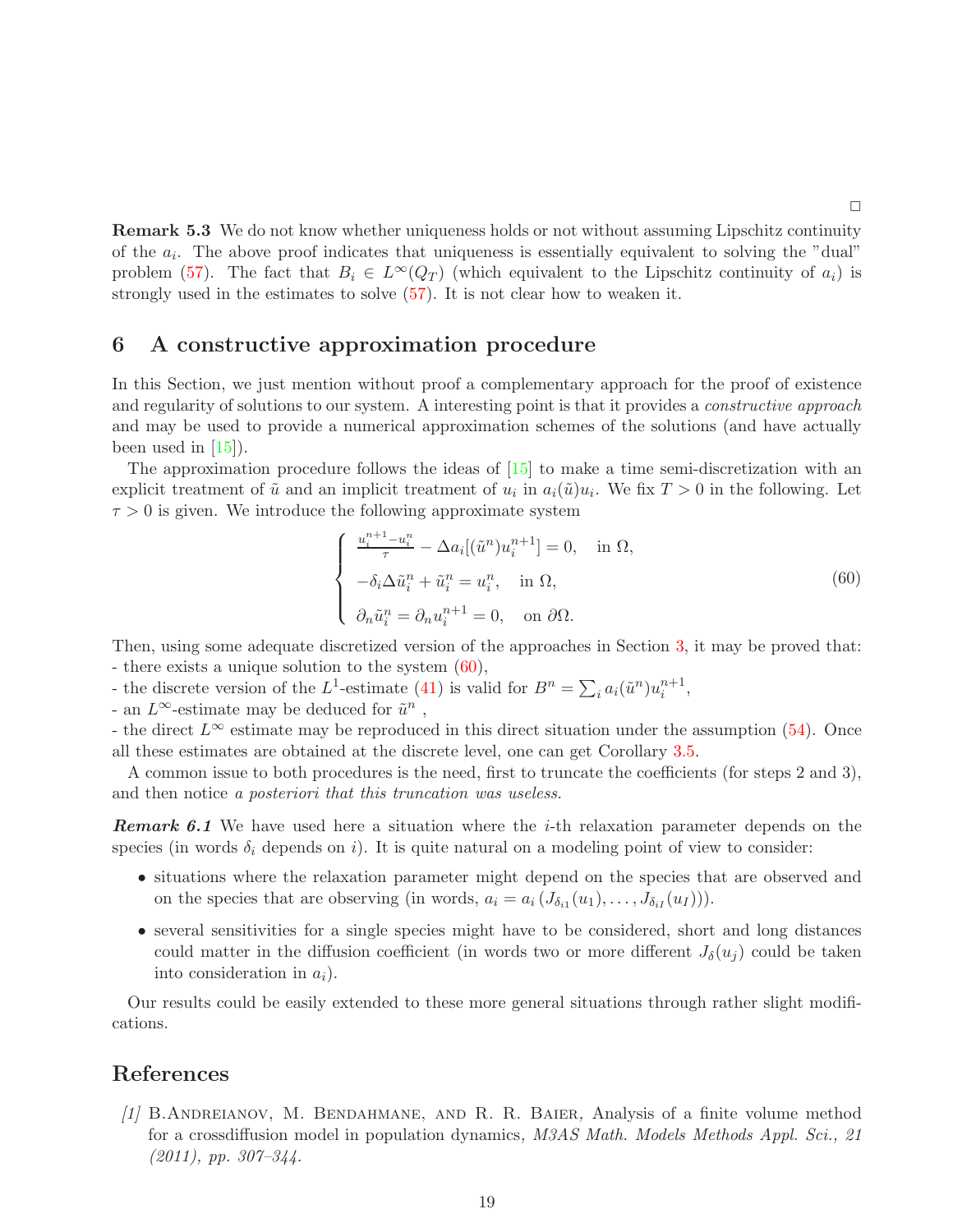- <span id="page-20-1"></span> $[2]$  M. BENDAHMANE AND M. LANGLAIS, A one-dimensional model of cell diffusion and aggregation, incorporating volume filling and cell-to-cell adhesion, J. of Evol. Equ., 10 (2010), pp. 883–904.
- <span id="page-20-5"></span>[3] M. Bendahmane, T. Lepoutre, A. Marrocco, and B. Perthame, Conservative cross diffusions and pattern formation through relaxation, Journal de Mathématiques Pures et Appliquées, 92 (2009), pp.  $651 - 667$ .
- <span id="page-20-8"></span> $\frac{1}{4}$  M. BENDAHMANE AND M. SEPULVEDA, Convergence of a finite volume scheme for nonlocal reaction-diffusion systems modelling an epidemic disease, *Discrete and Cont. Dyn. Systems*, Series B, 11 (2009), pp. 823–853.
- <span id="page-20-15"></span><span id="page-20-9"></span>[5] H. Berestycki, G. Nadin, B. Perthame, and L. Ryzhik, The non-local Fisher-KPP equation: travelling waves and steady states, Nonlinearity, 22 (2009), p. 2813.
- <span id="page-20-3"></span>[6] H. Brezis, Functional analysis, Sobolev Spaces and Partial Differential Equations, Universitext, Springer, New York, 2011.
- <span id="page-20-10"></span> $[7]$  L. CHEN AND A. JÜNGEL, Analysis of a parabolic cross-diffusion population model without self-diffusion, J. Differential Equations, 224 (2006), pp. 39–59.
- [8] S. Genieys, V. Volpert, and P. Auger, Pattern and waves for a model in population dynamics with nonlocal consumption of resources, Mathematical Modelling of Natural Phenomena, 1 (2006), pp. 63–80.
- <span id="page-20-13"></span><span id="page-20-12"></span> $[9]$  D. GILBARG AND N. S. TRUDINGER, Elliptic partial differential equations of second order, Springer-Verlag, Berlin, 1977. Grundlehren der Mathematischen Wissenschaften, Vol. 224.
- <span id="page-20-4"></span>[10] D. Guangchang, Initial and nonlinear oblique boundary value problem for fully nonlinear parabolic equations, Journal of Partial Differential Equations, 1 (1988), pp. 12–42.
- $[11]$  M. IIDA, M. MIMURA, AND H. NINOMIYA, Diffusion, cross-diffusion and competitive interaction, J. Math. Biol., 53 (2006), pp. 617–641.
- <span id="page-20-2"></span> $[12]$  A. Jüngel, Diffusive and nondiffusive population models, in: G. Naldi, L. Paresch and G. Toscani (eds.), Mathematical Modeling of Collective Behavior in Socio-Economic and Life Sciences, (2010).
- <span id="page-20-11"></span>[13] N. Krylov, Nonlinear elliptic and parabolic equations of the second order, Mathematics and its applications (D. Reidel Publishing Company): Soviet series, D. Reidel Pub. Co., 1987.
- <span id="page-20-14"></span> $[14]$  G. LADYZHENSKAYA, V. SOLONNIKOV, AND N. URALCEVA, Linear and Quasilinear Equations of Parabolic Type, Translations of Mathematical Monographs, American Mathematical Society, Providence, Rhode Island, 1968.
- <span id="page-20-6"></span> $(15)$  T. LEPOUTRE, Analyse et modélisation de phénomènes de croissance et mouvement issus de la biologie, PhD thesis, Université Pierre et Marie Curie, November 2009.
- <span id="page-20-7"></span><span id="page-20-0"></span>[16] T. Lepoutre and S. Martinez, Steady states of relaxed cross diffusion models. In preparation.
- [17] S. LEVIN AND L. SEGEL, Hypothesis for origin of planktonic patchiness, Nature, 259 (1976), p. 659.